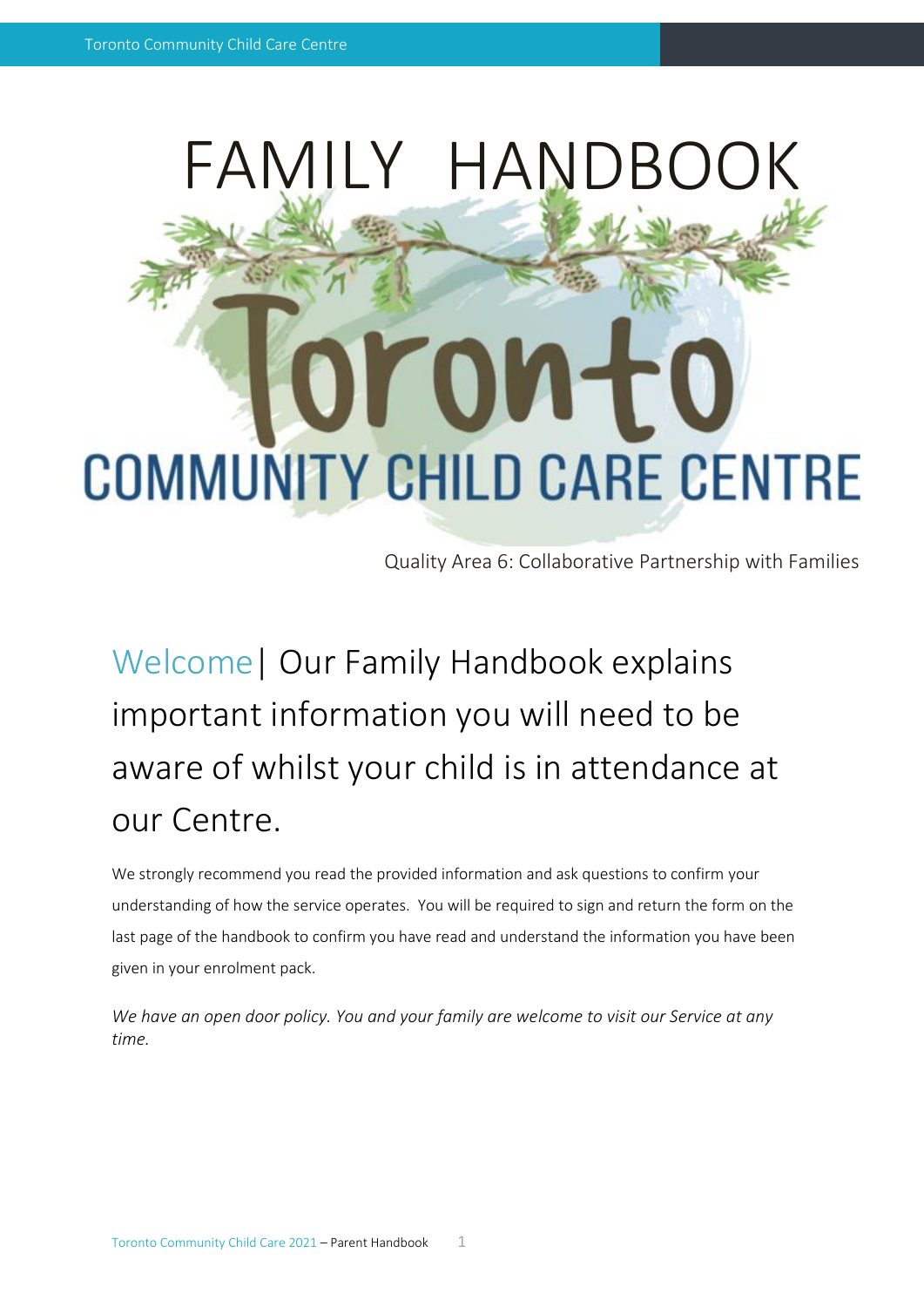### Toronto Community Childcare Philosophy

#### We Believe

At Toronto Community Childcare Centre we believe in providing an environment that respects the child's right and need for belonging, supportive relationships, wellbeing and safety. We believe children gain positive self-identity and confidence when valued in an inclusive, responsive and nurturing environment.

#### **Relationships**

Through open communication we develop and foster collaborative partnerships with children, their families, staff and the broader community. We embrace the diverse knowledge, beliefs, values and culture to enrich the lives of children and develop a strong sense of belonging.

We recognise families as being a child's first teacher and are the most important influence in every child's life.

We ensure that a child's family, cultural beliefs and identity is respected and embraced in our Service.

#### Our Program

We provide a play based curriculum encompassing the Early Years Learning Framework, which supports the development of young children.

The importance of play is supported by research in promoting healthy, social, emotional, physical and intellectual development.

In partnership with our families, educators implement programs that support the development of individual children's needs and interests.

We are advocates for children and parents trust that we will recognise children's ongoing needs, this includes liaising with other professionals to support those needs.

We believe in developing a holistic approach to teaching, which allows children to gain the skills to be confident, independent and involved learners, who can try new things and safely take risks.

#### Our Educators

As Educators we believe it is essential that we continually reflect on our practice and attitude to ensure we are teaching with intention and respect.

Through reflection we adapt our practices in response to the needs of our children, families and the community.

As Educators we continually take opportunities to gain personal and professional development through training opportunities.

This ensures high quality care and inclusive practices which provides equity for all children in our care.

#### Our Commitment

We at Toronto Community Childcare Centre are committed to providing high quality Child Care and Education, with programs that support a sustainable environment where children are encouraged to develop and become empowered and lifelong learners.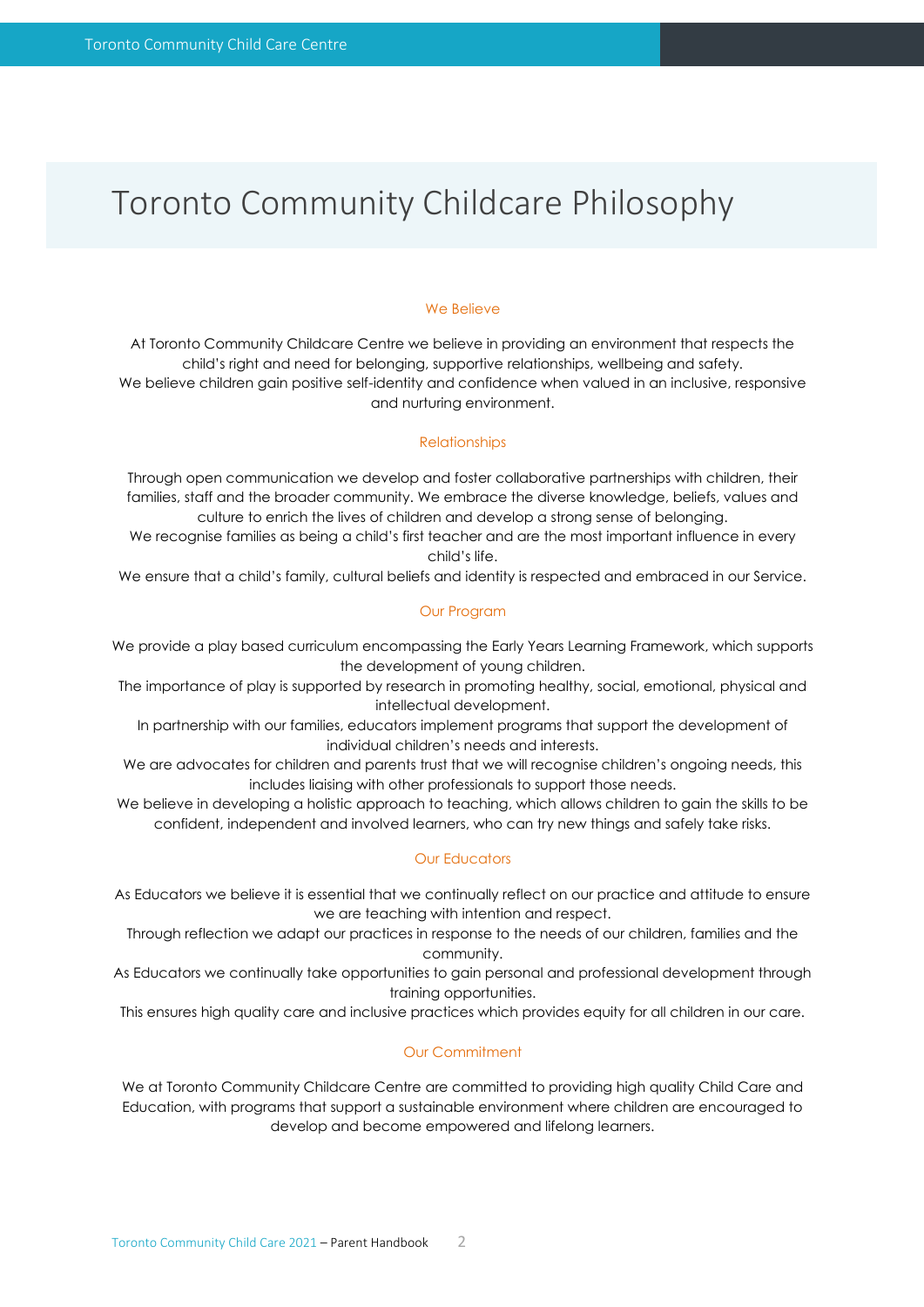#### Service Information

Toronto Community Child Care Centre was established in 1985.

Toronto Community Child Care Centre is a community based not for profit Centre. We are run by a Parent Committee which is made up from parents of children who attend the Centre.

Our Service caters for children aged 6 weeks to 5 years. We are open from 7.30am to 5.30 Monday to Friday, (48 weeks of the year) and closed on NSW public holidays.

We have 3 classrooms:

0-2 year old room – Nursery

- 2-3 year old room Toddler
- 3-5 year old room Preschool

### Contact Information

Phone: (02) 49594946 Email: torontochildcare@gmail.com Website:<http://torontochildcare.com.au/> Service Providers: Department of Education and Communities Service Director: Vicki Scholefield Nominated Supervisor: Vicki Scholefield Educational Leader: Vicki Scholefield

#### Fees

Our full fee is: \$112.00 day, before Child Subsidy (CCS Care) has been applied. Families are required to complete the online Child Care Subsidy assessment within the Centrelink portal via [myGov](https://my.gov.au/LoginServices/main/login?execution=e2s1) website prior to starting at the Service. This will determine your eligibility and level of Child Care Subsidy entitlement.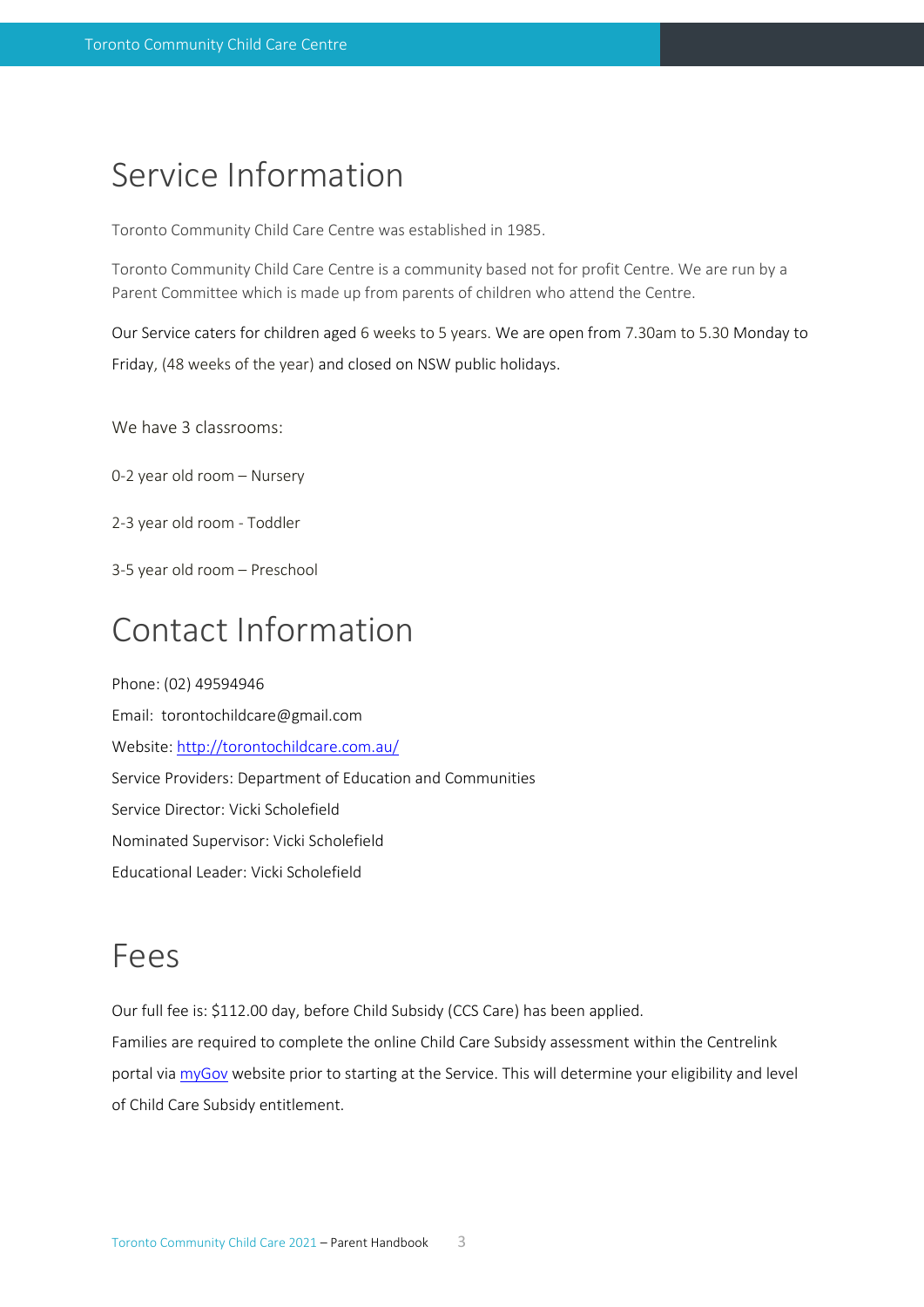On enrolment we will need the Centrelink Reference Number (CRN) of the person linked with the child, along with the child's CRN so we can confirm register attendance and ensure that you are receiving the appropriate subsidy.

### Child Care Subsidy (CCS)

Child Care Subsidy is a means-tested subsidy paid directly to the Service as a fee reduction. There are 3 factors that will determine a family's level of Child Care Subsidy, which include:

- 1. Combined Family Income
- 2. Activity Test for both parents
- 3. Service Type

Transitioning to Child Care Subsidy requires families to provide information and confirm current details by using your Centrelink online account through [myGov.](https://my.gov.au/LoginServices/main/login?execution=e2s1) Here you will be asked to provide your combined family income estimate for the financial year, hours of recognised activity including work, training, study and volunteering and the type of child care your family uses.

### Allowable Absences

You can be paid for any absence from approved care your child attends for up to 42 days per child per financial year. Additional absences beyond 42 days for certain reasons may be approved and paid. Please talk to us about the additional absences.

NSW Public holidays – the service is not open and no charge will be applied. You can access your child's absence record on your online statement by selecting **'**View Child Care Details and Payments**'** on you[r Centrelink online account.](http://www.humanservices.gov.au/customer/subjects/self-service) You can also do this using the [Express plus Families mobile app](http://www.humanservices.gov.au/customer/services/express-plus-mobile-apps)

# Regulatory Authorities

Our Service complies with the National Quality Framework (NQF) including the National Quality Standard (NQS), the Early Years Learning Framework (or other Approved Framework) and the National Regulations (Education and Care Services National Regulations).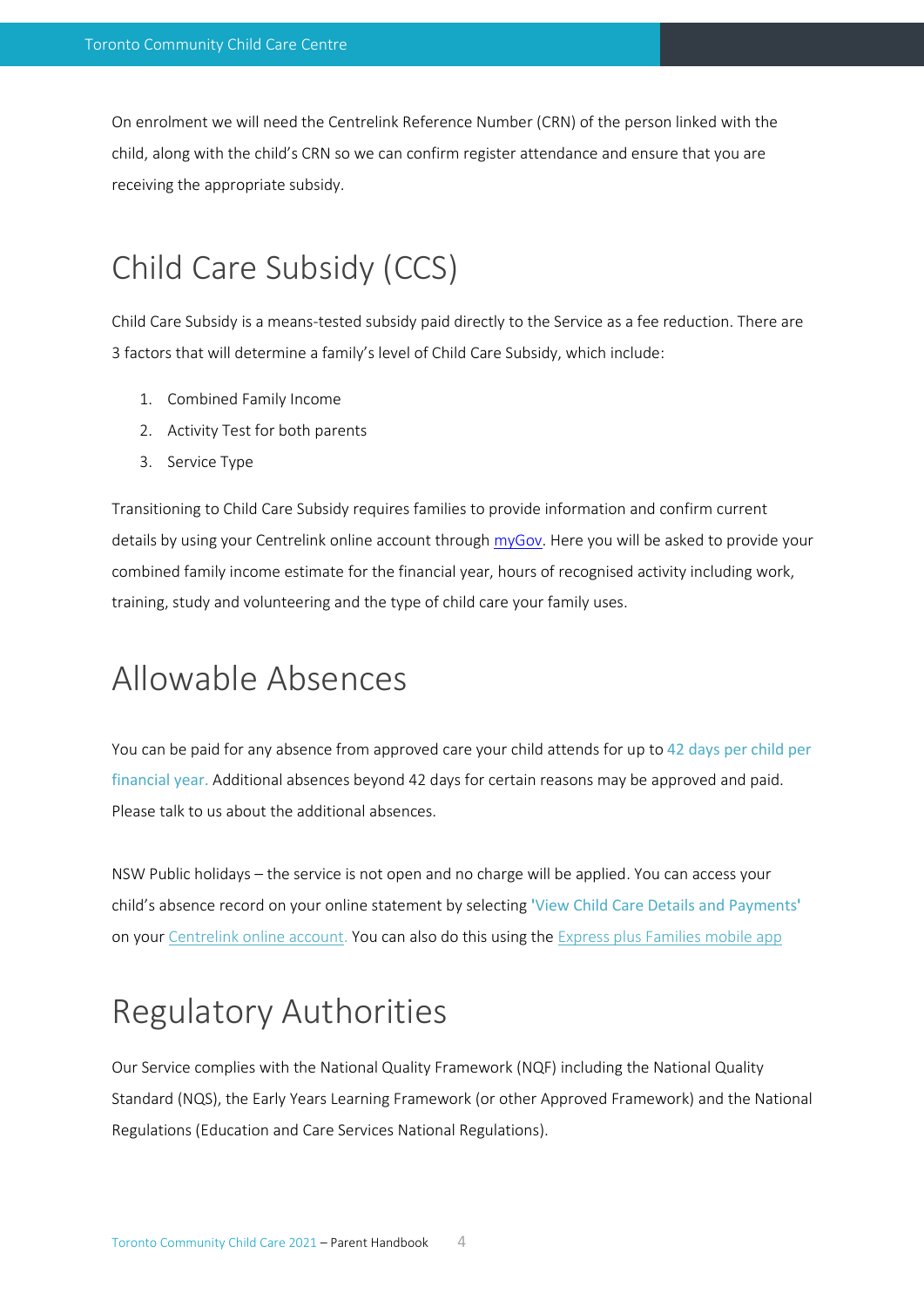Our Service is regulated by the new national body for early education and care – the Australian Children's Education and Care Quality Authority (ACECQA) as well as the state licensing department in our State/Territory. To contact our Regulatory Authority, please refer to the contact details below:

#### New South Wales

NSW Early Childhood Education and Care Directorate Department of Education and Communities www.det.nsw.edu.au 1800 619 113, ececd@det.nsw.edu.au, Locked Bag 5107 PARRAMATTA NSW 2124

### Service Closing Time and Late Fees

Please be aware the Centre closes at 5:30pm. In accordance with National Regulations and licensing, we are not permitted to have children in the service after 5:30pm. A late fee is incurred for children collected after 5:30pm.

The fee is \$10 per child for the first 5 mins and \$5:00 per child for every 5 mins after of and will be added to your next account. The late fee is strictly adhered to, as two staff members are required to remain at the program until all children are collected.

If we are unable to contact either the parent or a person nominated by the parent on the enrolment form to arrange collection of the child/children within an hour of the Service closing, then we will contact Department of Education and Communities and the Police to take responsibility of your child.

### Confidentiality

We are committed to protecting your privacy. We support and are bound by privacy laws to ensure strict confidentiality is maintained.

To plan programs with you we need to collect information from you. This information helps us to assess and plan programs in partnership with you. We do not disclose personal information about you or your child to other people or organisations without your consent, unless we are required to do so by law. We do not ask for personal information about you or your child from other professionals or organisations without your consent. You can look at the information in your child's file at any time, or request a copy of information in the file.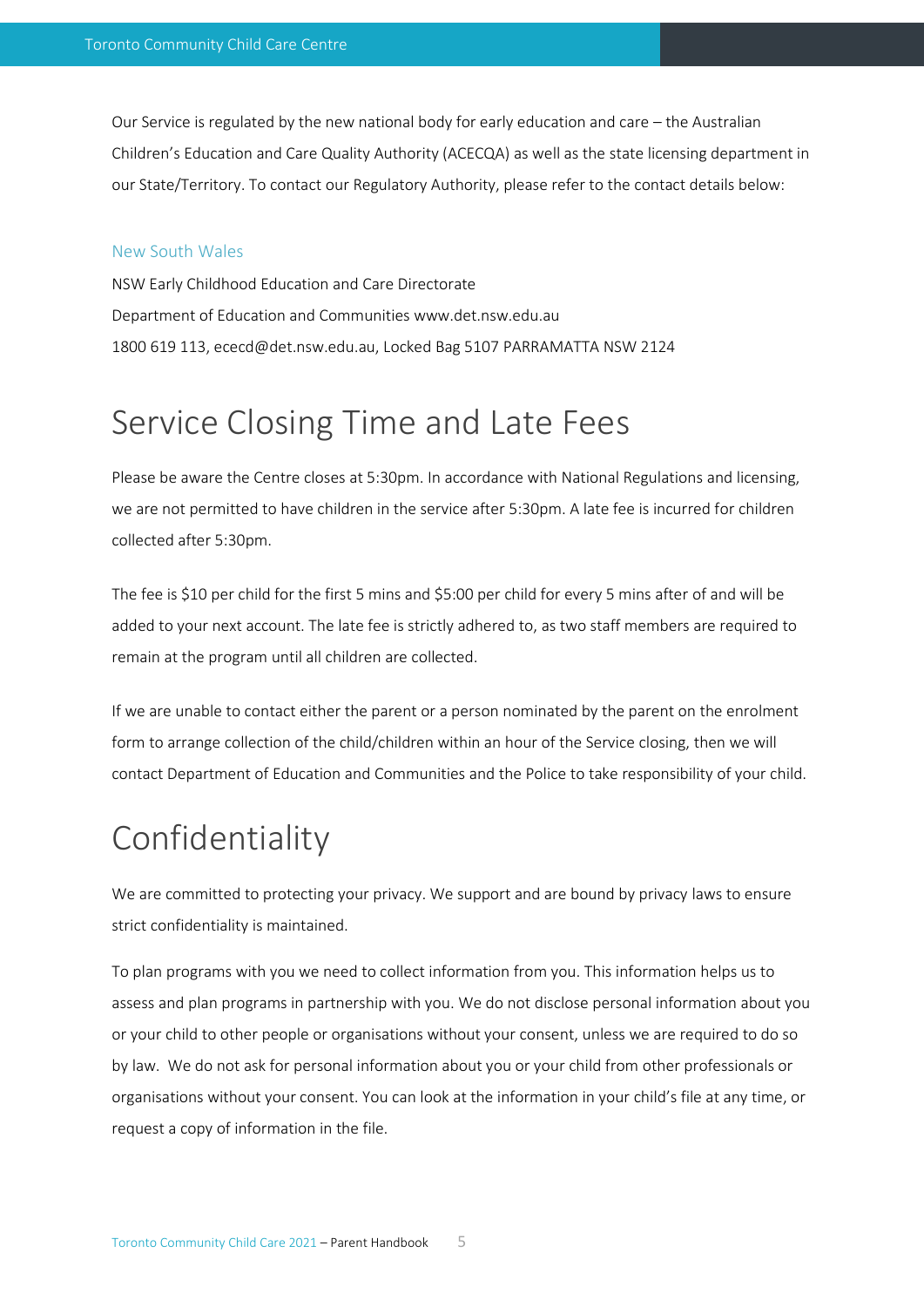### Service Policies and Procedures

You will find a copy of our Service policies and procedures in each room and office. We expect our staff and families to adhere to our policies and procedures at all times to ensure we maintain compliance and abide by the National Law and Regulations.

Educators cannot make exceptions for individuals unless the Nominated Supervisor or Management do so on account of serious and/or unusual circumstances.

We are constantly reviewing our policies and procedures and ask for staff and family participation to ensure our policies and procedures adhere to family's needs and meet required regulations. Your involvement helps us to improve our Service and may lead us to change our policies and procedures.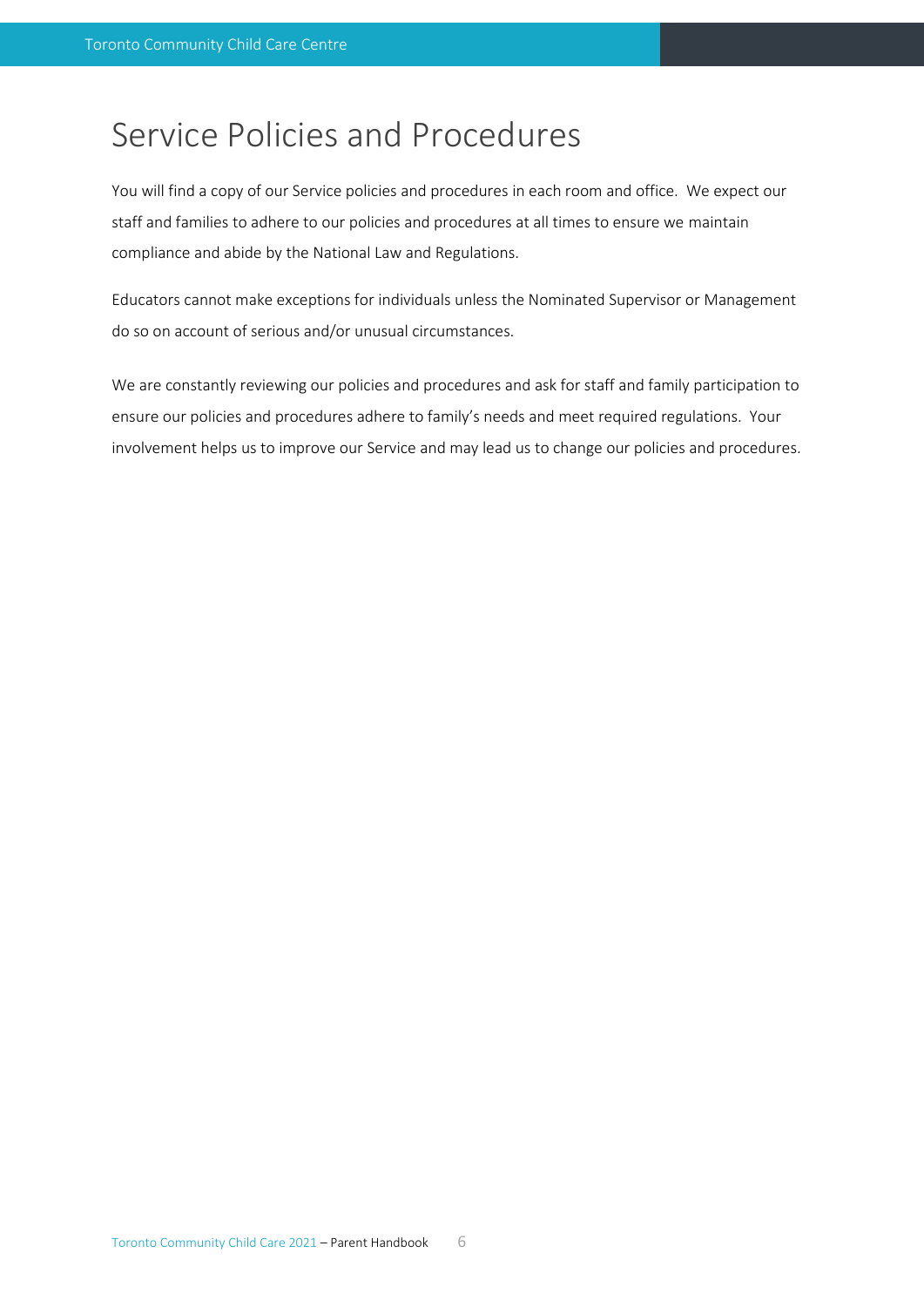# *Meet our Staff and Educators*



Director/ Nominated Supervisor - Vicki



Early Childhood Teacher - Emma U







Diploma - Carmen Diploma - Sharon





Administration - Kim Early Childhood Teacher - Jennifer





Diploma – Chanie Diploma - Kate Diploma – Emma P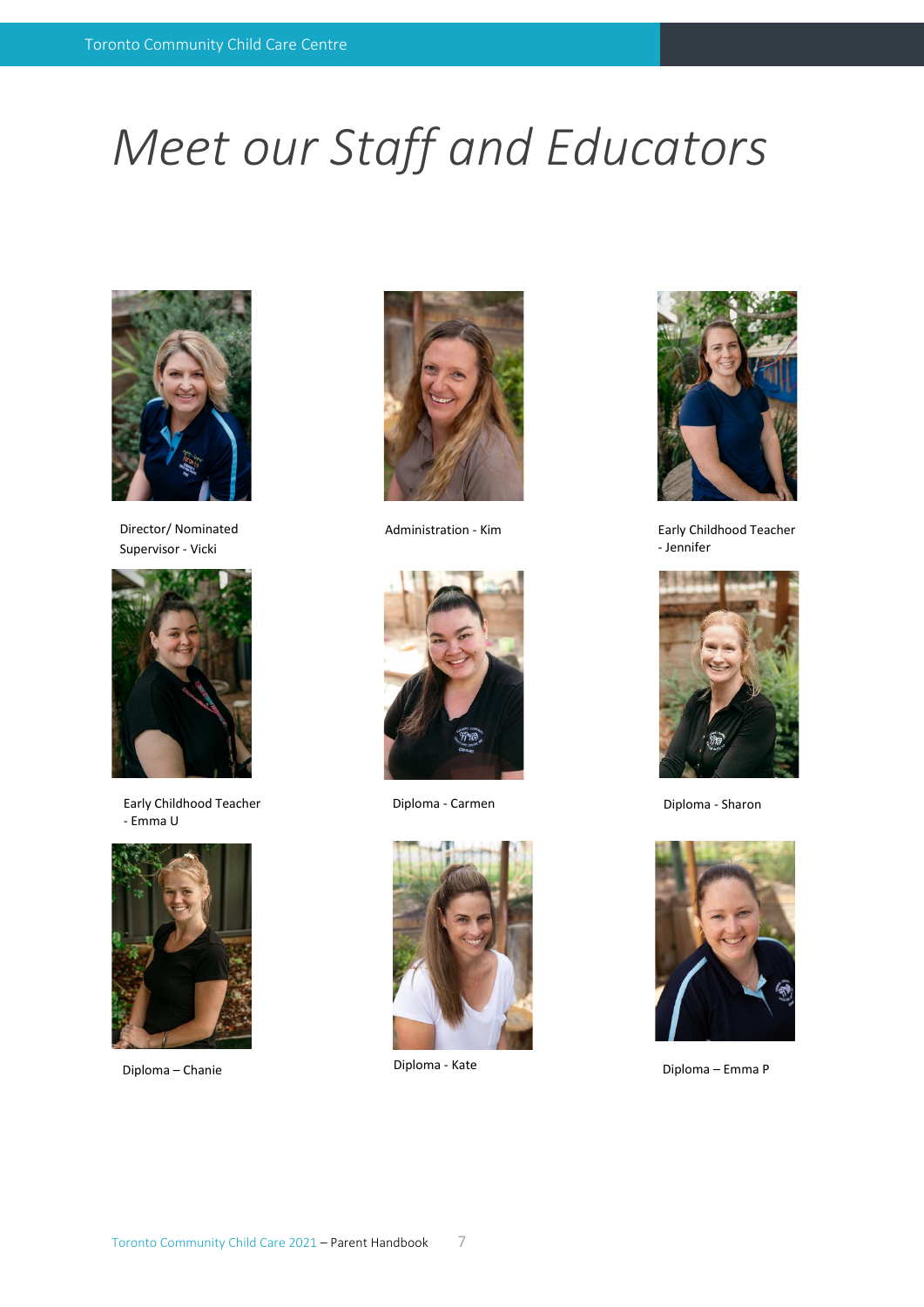





Cert III – Sarah Cert III - Ronda Cert III - Irene











Cook - Karen **Inclusion Support/casual – Liz** Cert III - Sara



Diploma - Ellie Diploma – Vicki P Cert III - Jasmine



Cert III – Julie Cert III – Kylie K Cert III – Rachelle



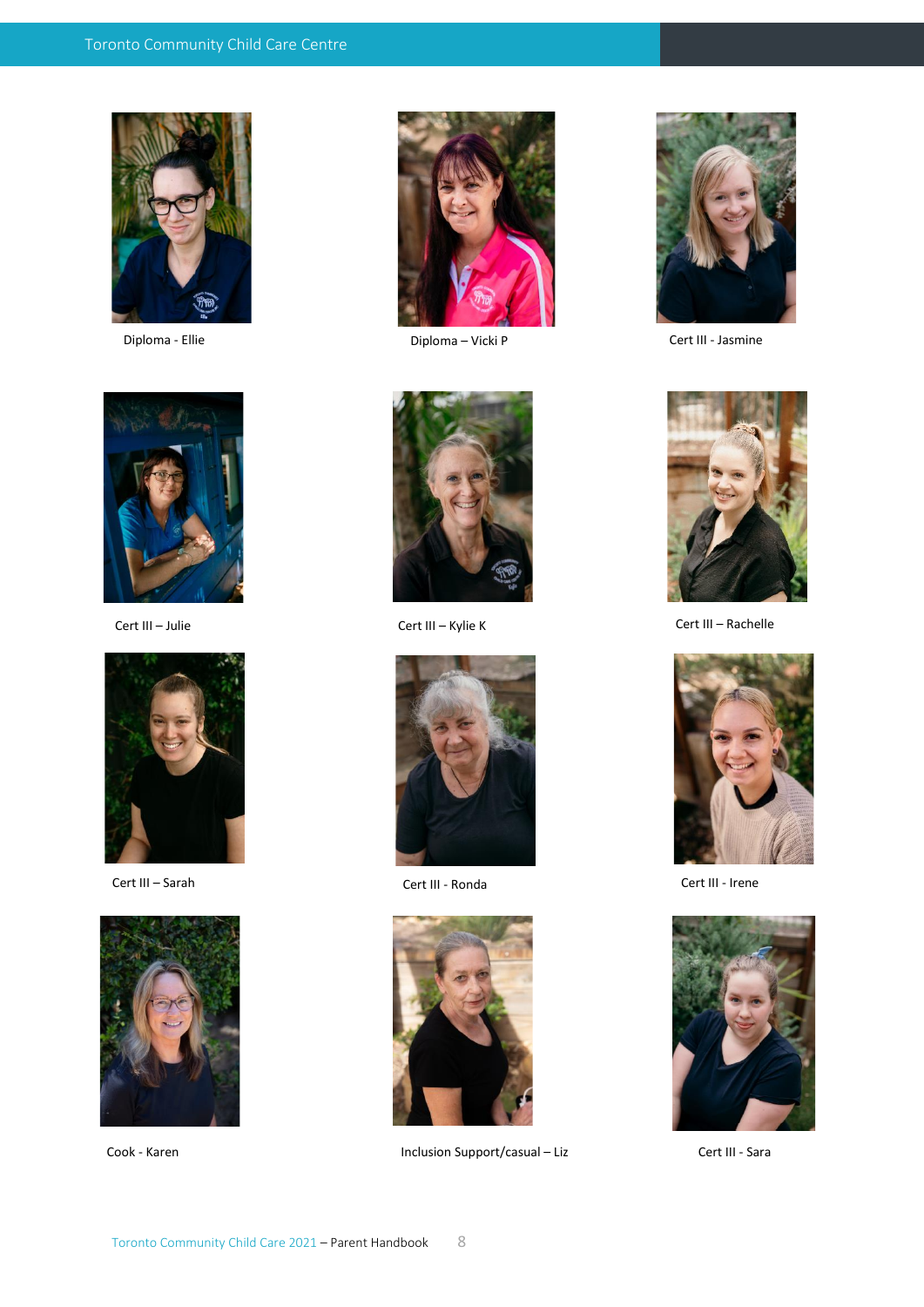### Enrolment Information

Prior to commencing at our Service, you will be required to complete all enrolment documentation and pay two weeks in advance at the full rate of \$108 for your scheduled days and an administration fee of \$20 to register on the wait list. Our bank Details are –BSB No: 650-000. Our Account Number: 943026804, Reference – your child's name.

Please understand that it is essential we have up-to-date information in case of an emergency. It is important that you notify the Nominated Supervisor, Administration or Responsible Person of any changes to enrolment information including:

- **Address**
- **Health**
- Telephone/mobile numbers
- Contact details
- Family changes
- Emergency contact information details etc.

It is essential that we have copies of your child's birth certificate and immunisation status. We are also required to have certified copies of any court orders relating to the child.

### Goals for your child at our Service

*"We discovered that education is not something which the teacher does, but that it is a natural process which develops spontaneously in the human being."*

*Maria Montessori*

Educators' practices and the relationships they form with children and families have a significant effect on children's involvement and success in learning. Children thrive when families and educators work together in partnership to support young children's learning. Children's early learning influences their life chances.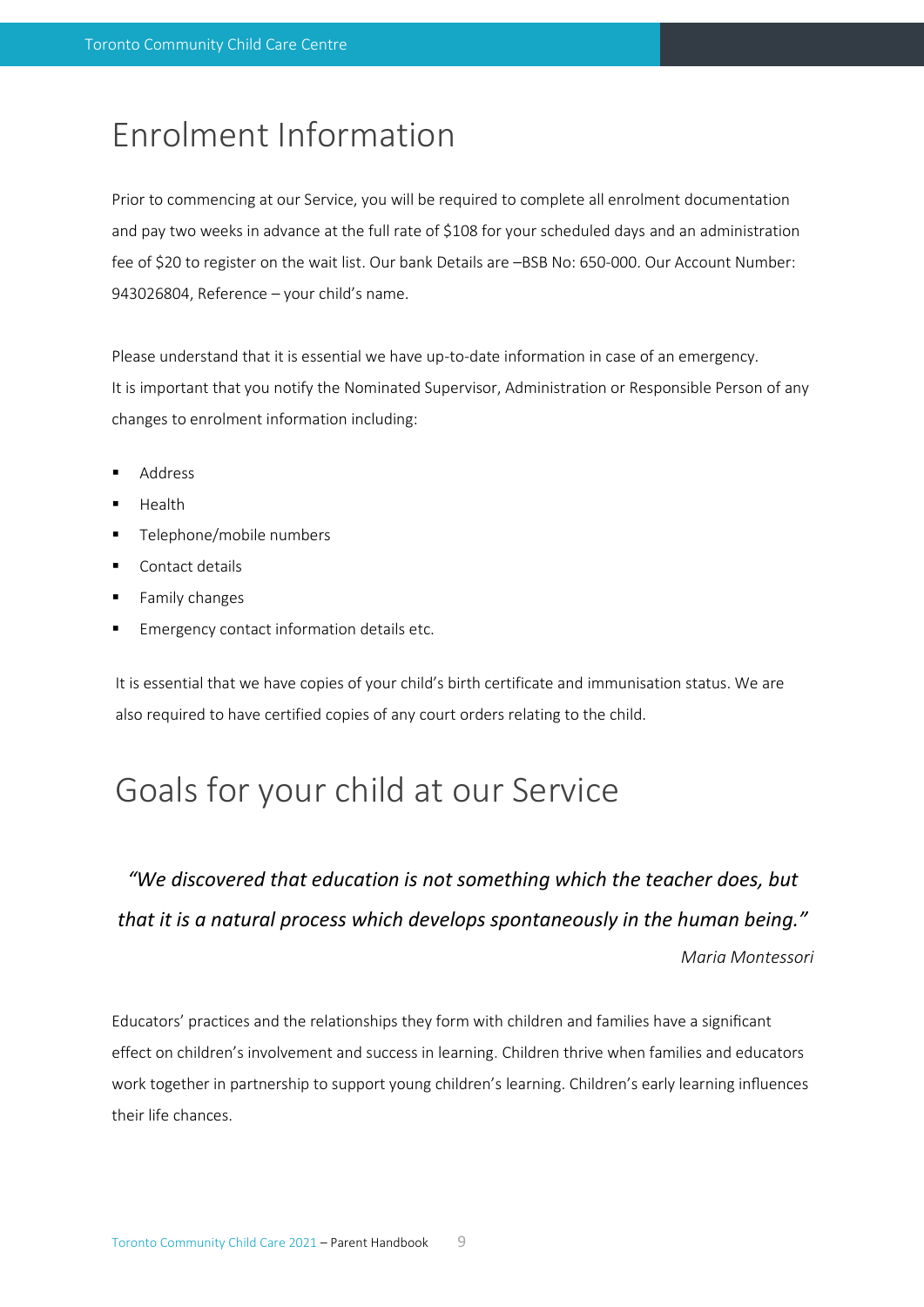Wellbeing and a strong sense of connection, optimism and engagement enable children to develop a positive attitude to learning. (Early Years Learning Framework p.9)

We will create a range of short and long-term goals for your child that we will program to and observe on which will be based on the outcomes in the Early Years Learning Framework and include:

- Mutual respect and empathy
- Concern and responsibility for self and others
- A sense of self worth
- Social awareness
- Importance of sustainability
- Self-discipline
- Habits of initiative and persistence
- Creative intelligence and imagination
- Self-confidence as an independent learner
- A love of learning

We strongly encourage communication between families and educators to ensure continuity in what we are delivering to your child and acknowledge that the role of the Educator is to work in partnership with families; children's first and most influential educators.

### Educational Program

We follow the Early Years Learning Framework as per our programming policy. This is Australia's first national Early Years Learning Framework for early childhood educators. The aim of this document is to extend and enrich children's learning from birth to Five years and through the transition to school. We are committed to providing a developmental and educational program, which caters for each child's individual needs, abilities and interests. Our program will continue to develop as we use the relationships children have with their families and communities, working in partnership with parents, to ensure each child's knowledge, ideas, culture, abilities and interests are the foundation of our programs.

We encourage children to be responsible for their own learning through choices in experiences, interests and routine. We use conversations, actions and play as the basis for teaching which involves the children being partners in teaching by seeking out ideas, opinions, thoughts and questions. We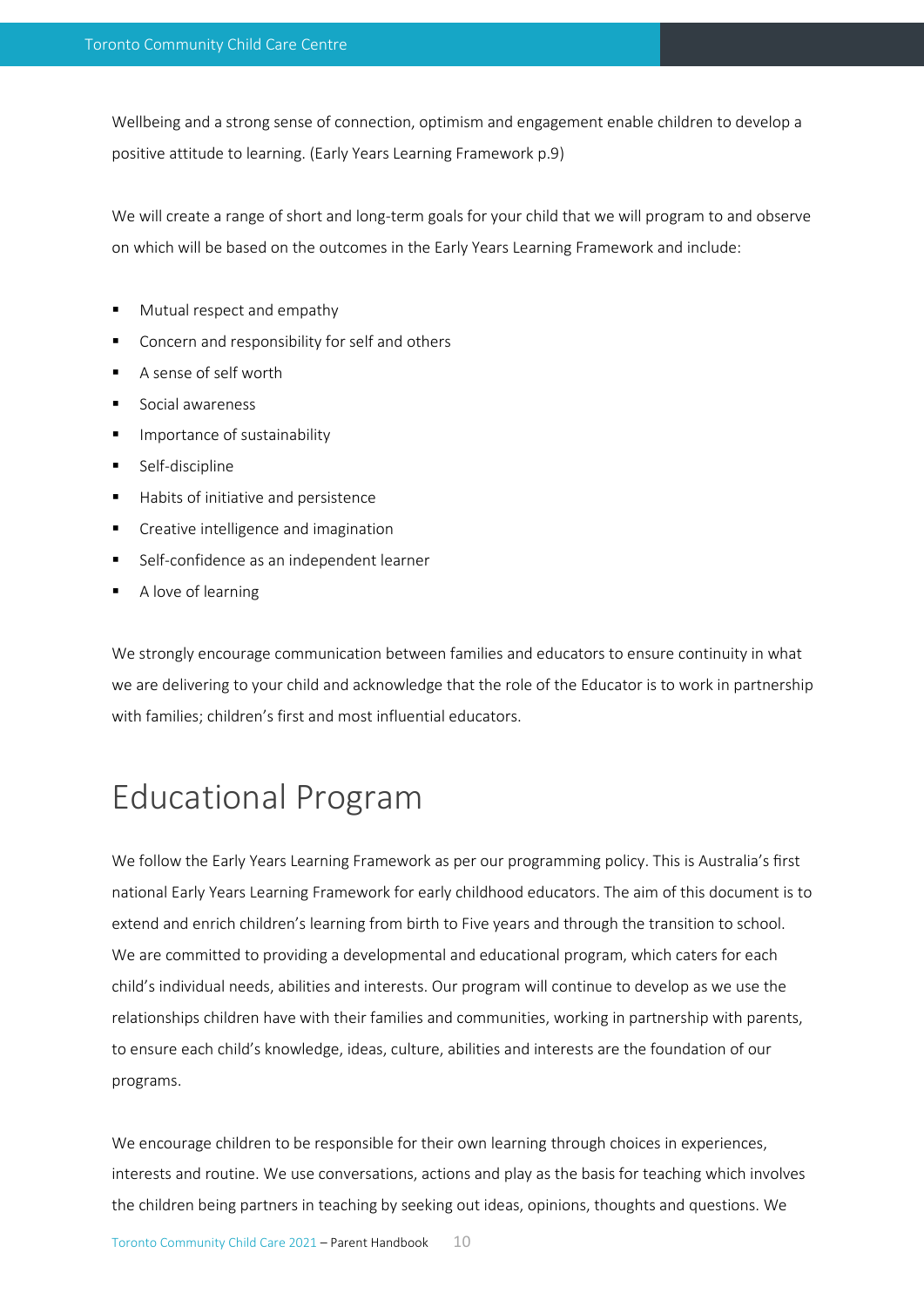encourage children in promoting their independence and self-help skills by assisting within the routine and involving the children in interest based projects to further enhance their learning and knowledge. We value children and family input and encourage family involvement in order to gather a comprehensive and holistic view of the child.

We know that children learn effectively through play and Educators who are diligent in their responsiveness to each child support this. Applying strong intentional teaching practices will provide the children with an authentic and meaningful learning environment that challenges, supports and nurtures a child's development.

If we as Educators have any areas of concern, we will inform you and advise where help may be pursued, e.g. speech therapist. We understand this is a sensitive topic and it is always your decision to follow this up. Educators are willing to discuss any aspect of learning and development with parents.

### Early Years Learning Framework

Fundamental to the Framework is a view of children's lives as characterised by belonging, being and becoming. From before birth children are connected to family, community, culture and place. Their earliest development and learning takes place through these relationships, particularly within families, who are children's first and most influential educators. As children participate in everyday life, they develop interests and construct their own identities and understandings of the world.

#### BELONGING

Experiencing belonging – knowing where and with whom you belong – is integral to human existence. Children belong first to a family, a cultural group, a neighbourhood and a wider community. Belonging acknowledges children's interdependence with others and the basis of relationships in defining identities. In early childhood, and throughout life, relationships are crucial to a sense of belonging. Belonging is central to being and becoming in that it shapes who children are and who they can become.

#### BEING

Childhood is a time to be, to seek and make meaning of the world. Being recognises the significance of the here and now in children's lives. It is about the present and them knowing themselves, building and maintaining relationships with others, engaging with life's joys and complexities, and meeting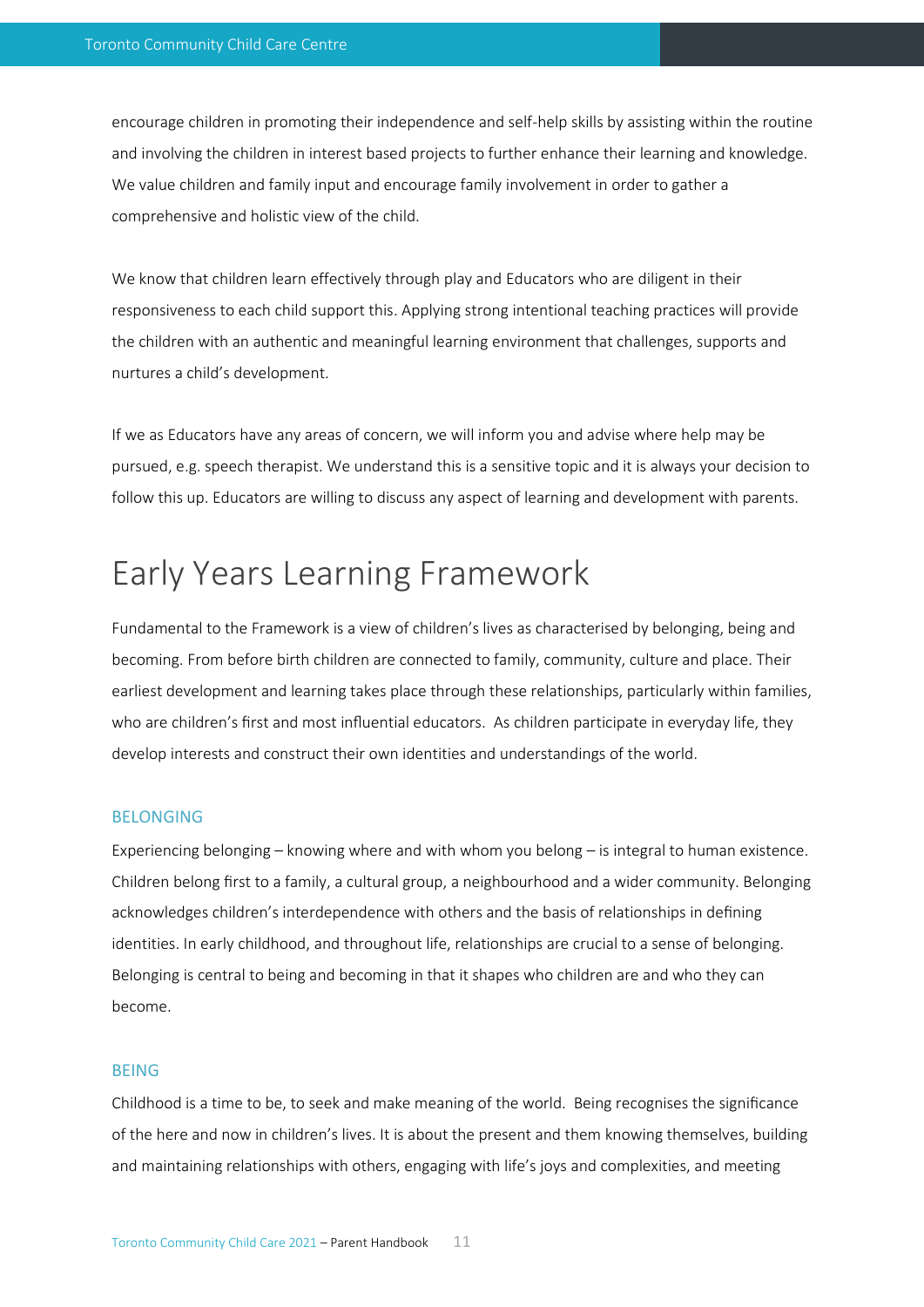challenges in everyday life. The early childhood years are not solely preparation for the future but also about the present.

#### **BECOMING**

Children's identities, knowledge, understandings, capacities, skills and relationships change during childhood. They are shaped by many different events and circumstances. Becoming reflects this process of rapid and significant change that occurs in the early years as young children learn and grow. It emphasises learning to participate fully and actively in society.

#### Outcome 1: Children have a strong sense of identity

- Children feel safe, secure, and supported
- Children develop their emerging autonomy, inter-dependence, resilience and sense of agency
- Children develop knowledgeable and confident self-identities
- Children learn to interact in relation to others with care, empathy and respect

#### Outcome 2: Children are connected with and contribute to their world

- Children develop a sense of belonging to groups and communities and an understanding of the reciprocal rights and responsibilities necessary for active community participation
- Children respond to diversity with respect
- Children become aware of fairness
- Children become socially responsible and show respect for the environment

#### Outcome 3: Children have a strong sense of wellbeing

- Children become strong in their social and emotional wellbeing
- Children take increasing responsibility for their own health and physical wellbeing

#### Outcome 4: Children are confident and involved learners

- Children develop dispositions for learning such as curiosity, cooperation, confidence, creativity, commitment, enthusiasm, persistence, imagination and reflexivity
- Children develop a range of skills and processes such as problem solving, enquiry, experimentation, hypothesising, researching and investigating
- Children transfer and adapt what they have learned from one context to another
- Children resource their own learning through connecting with people, place, technologies and natural and processed materials

#### Outcome 5: Children are effective communicators

- Children interact verbally and non-verbally with others for a range of purposes
- Children engage with a range of texts and gain meaning from these texts
- Children express ideas and make meaning using a range of media
- Children begin to understand how symbols and pattern systems work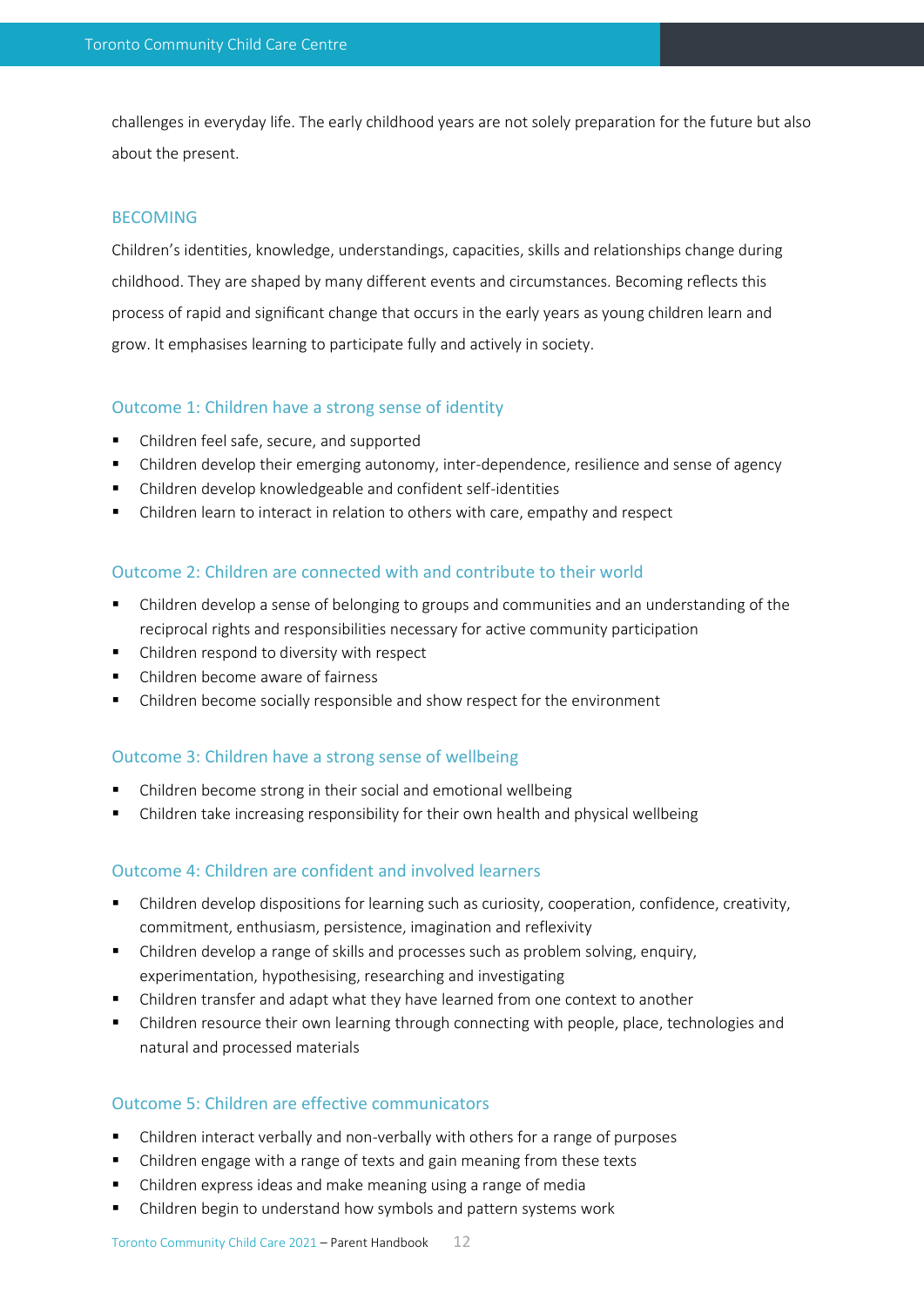Children use information and communication technologies to access information, investigate ideas and represent their thinking

### Portfolios

Every child will have a personal, confidential hard copy portfolio comprising of:

- Child's Profile
- Goals from families and Educators
- **Observations**
- Objectives for further development
- Work samples

The individual child's portfolio is maintained and used as a direct resource for evaluation and future planning within the Service's program. This makes the program reflect the value of individuality and is not be used as a means of comparison between peers or stereotypes. You will be given your child's portfolio at the end of the school year or as they finish at the Centre.

The portfolio will be used in parent/Educator meetings throughout the year and is always available for you to review at your convenience.

#### Parent Participation

The Service has an Open Door Policy and actively seeks and encourages families to be involved in the Service. This can range from evaluating and adding input to your child's program and observations, volunteering within the Service and sharing skills & experiences that the children and the program will benefit from.

You can be involved in the Service's Family Committee. Your involvement can be as formal or active as you like as time permits. We respect that time is limited for most families and we ask that you inform us as to your preferred way of communication. We can arrange meetings with your child's Educator at a time that suits you throughout the year and offer email, Facebook, Newsletters, and daily/weekly slides for you to view. We pride ourselves on strong verbal communication on a daily basis. We seek input from families on all aspects of the Service but in particular, your child's goals, observations and program.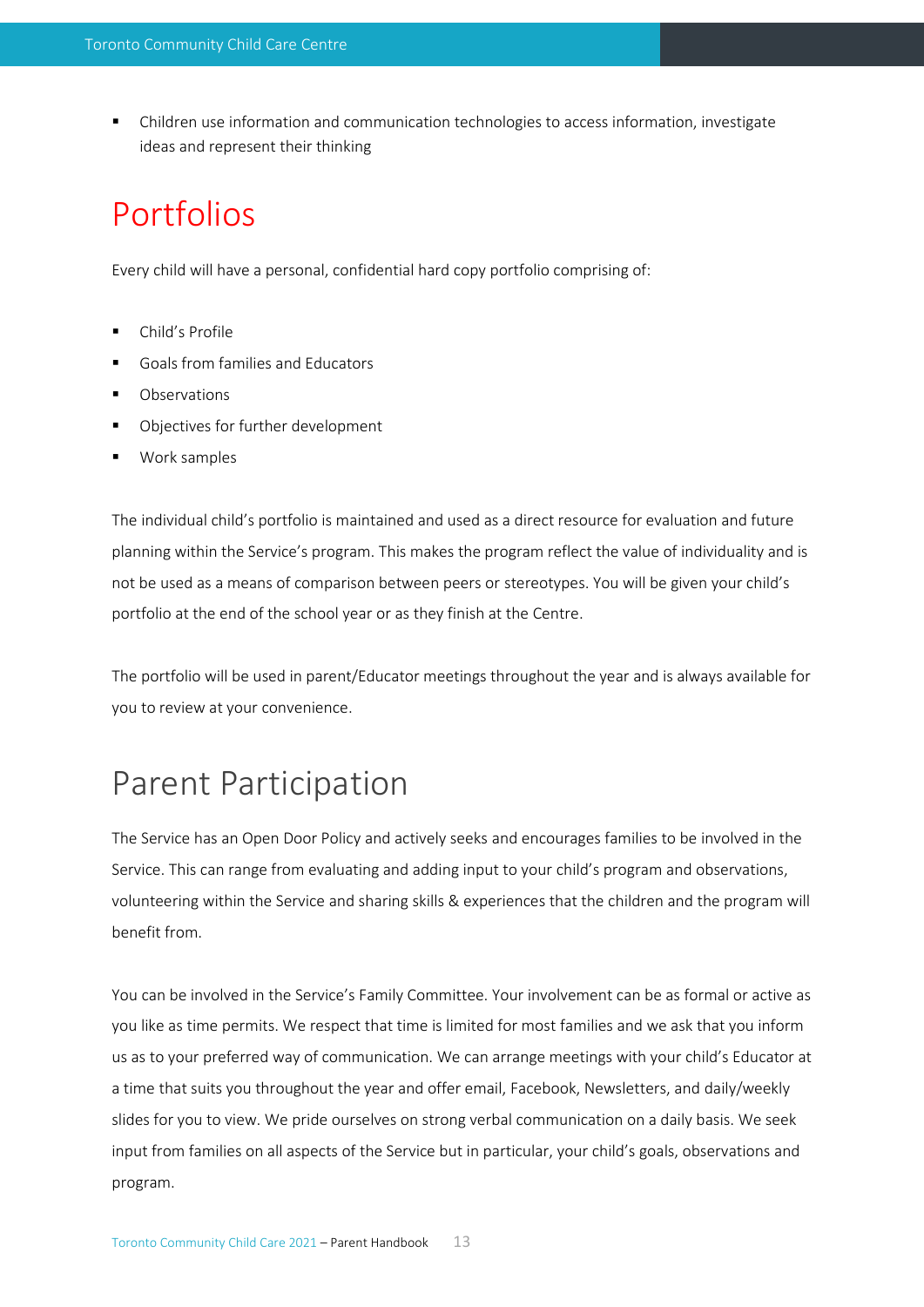If, for any reason you question or do not understand any aspect of the Service or your child's experience we have a Grievance Policy that supports all stakeholders in our community and like all policies, is available for families to consult and implement at any time. Copies of our policies are available in each room on their computer or a hard copy in the office. We are happy to email you any policies you may be interested in on request.

#### FAMILY SKILLS, INTERESTS AND TALENTS

We welcome and encourage the involvement of all parents/families at our Service. Your ideas, experiences and skills are greatly valued and will enable us to extend each child's interests, abilities and knowledge. There are many ways for your family to be involved. We understand that our busy lives can't always afford the time, however any contribution no matter how big or small is much appreciated. Here are just a few ideas.

#### YOUR OCCUPATION OR HOBBY

You are the most important person in their world. We welcome all parents to the Service to talk about their occupation or hobby (e.g. music, craft, cooking). Everything parents do interest children and these talks are the best educational resources you can provide for the Service. We use information that has come from discussions about occupations and hobbies in our program and the ideas explored which can turn into interest projects providing valuable learning.

#### YOUR HOME CULTURE

Your home culture is most welcome in our Service. We would greatly appreciate if you are able to share with our Centre aspects of your culture and family life. This would assist us to enrich the lives of all our families and children.

#### READING (ESPECIALLY GOOD FOR GRANDPARENTS)

Children love to be read to. If you or your parents have the time please contact your room Educators to organise a time for reading.

#### RECYCLABLE ITEMS

We are always on the lookout for recyclable items for the rooms. Empty food containers, ribbons, wrapping paper, towel tubes (not toilet or egg or milk because of hygiene and allergy issues) paper or anything interesting from your work is much appreciated.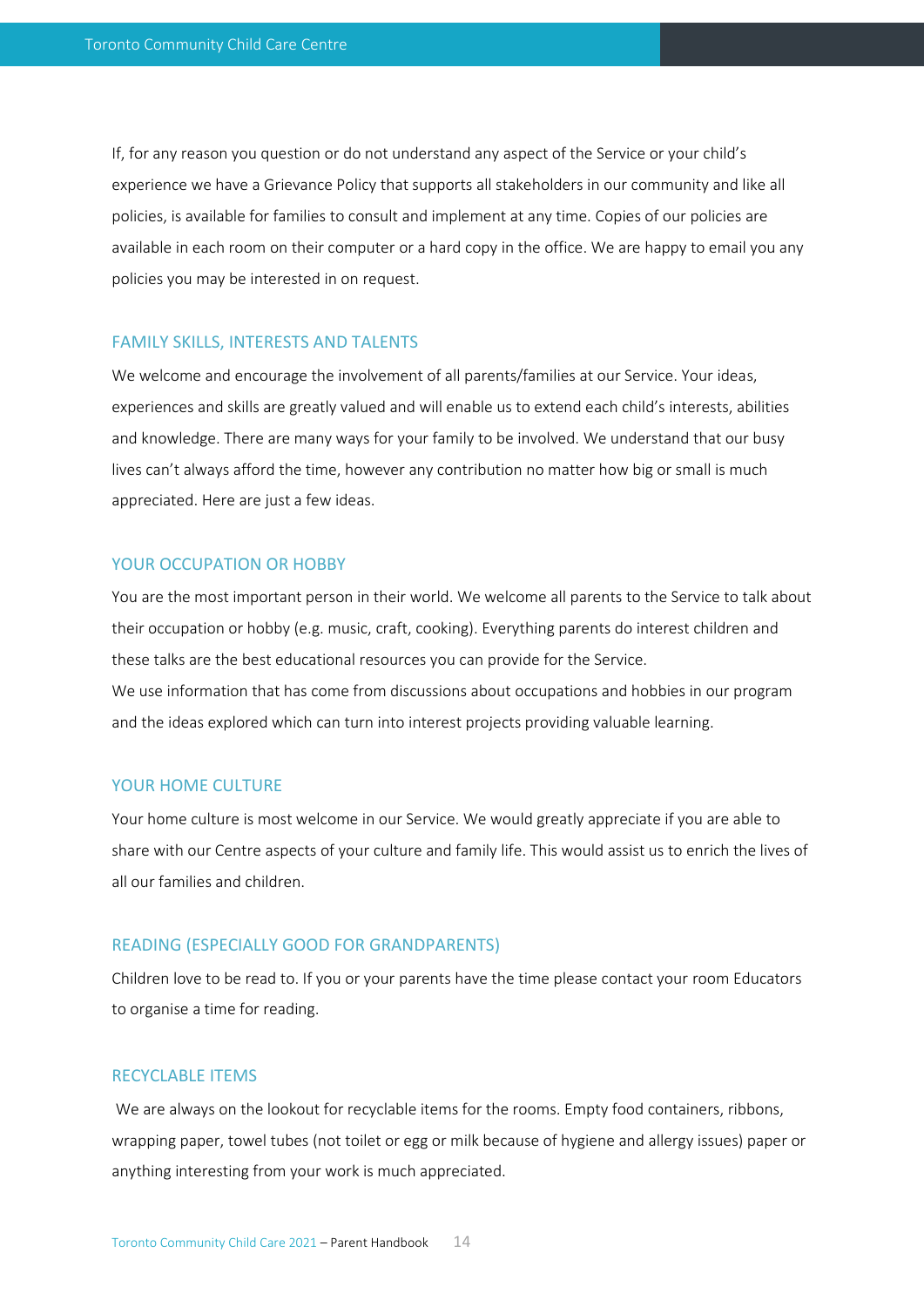#### SPECIAL EVENTS

Our Service organises special events throughout the year. Keep an eye out, as your child is sure to be a star!

#### **SUGGESTIONS**

Parents are welcome to visit or call the Service at any time. If you have any suggestions or ideas on how we best can work together in the Service please let us know.

If you have any concerns, please see your child's educator or the Nominated Supervisor. We have a grievance procedure if you would like to formally raise any concerns

### Communication

Everybody has a different communication style and time for communication. We understand that mornings and afternoons can be a little rushed, and not the best time to discuss your child's day.

We have many types of communication we use for families, which include:

- $\checkmark$  Newsletter
- $\checkmark$  Phone calls
- $\checkmark$  Emails
- $\checkmark$  Letters
- $\checkmark$  Face to face
- $\checkmark$  Daily/weekly room slides that are emailed
- $\checkmark$  Mid-year and End of year summative assessments
- $\checkmark$  Formal meetings

### Court Orders

Parents must notify the Service if there are any Court Orders affecting residency of their children and a copy is required for the Service. *Without a Court Order we cannot stop a parent collecting a child.*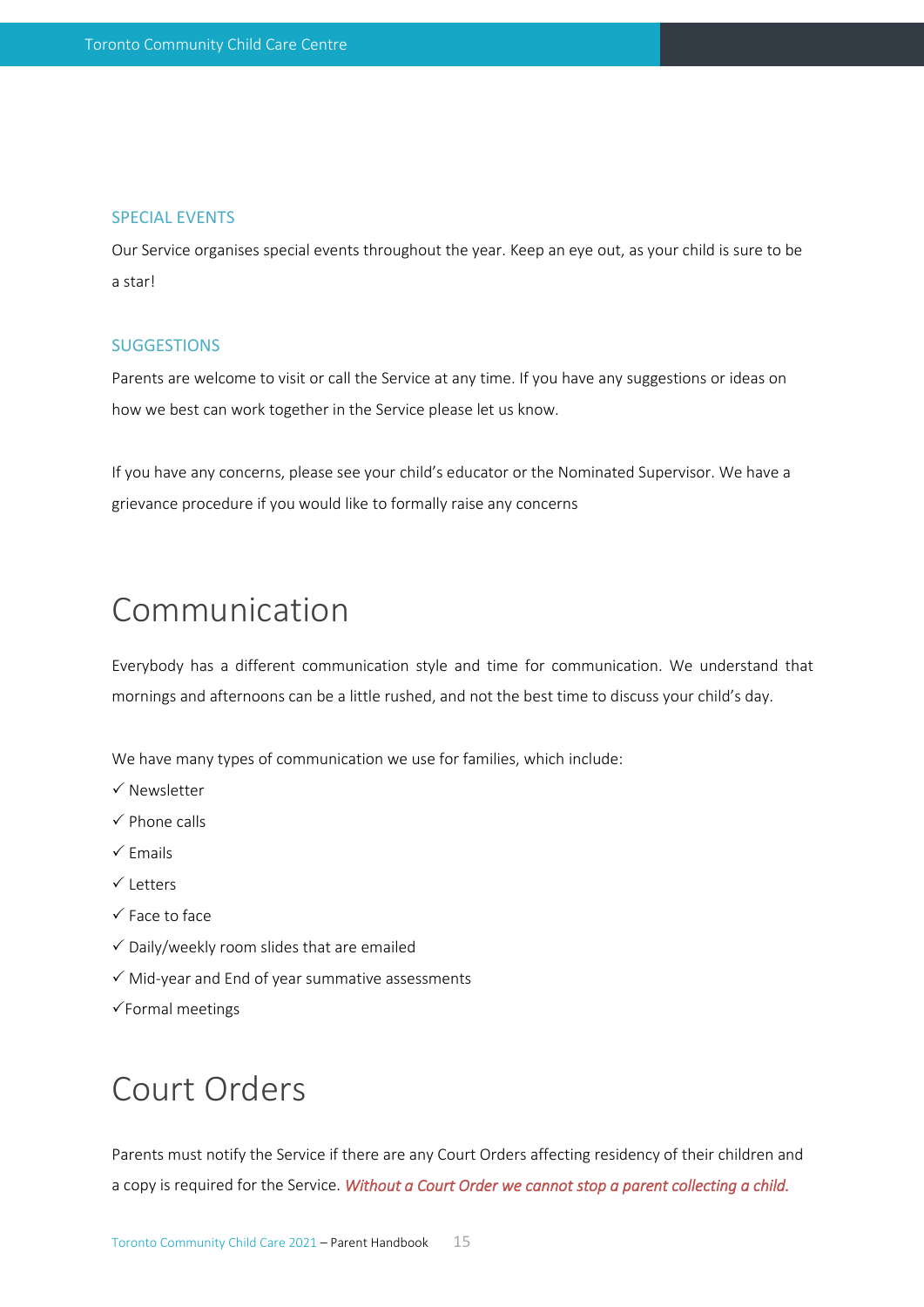#### Arrival and Departure

For safety and security reasons ALL children must be signed in on arrival, and signed out on departure. The times must be noted.

No child will be allowed to leave our Service with a person who is not stated on the enrolment form, unless prior arrangements are made with the Nominated Supervisor.

### Preparing your child for pre-school

Orientation is an important start for your child and family to connect to our Service. We encourage each child to attend the Service in the company of a family member three (3) times before they start the day with us. This gives you and your child the opportunity to gain an understanding of our program, the lay out of the room, where to find things, provide Educators with additional information about your child and how we can best support their transition and settling period.

If your child is reluctant to attend, please discuss this with their assigned Educator so that they can develop strategies with you to support the transition from home to the Service.

Communication between home and the Service must be open and happen often to best support your child during this time. There may be tears and extra tight hugs when saying goodbye for the first few weeks but there are always cuddles, reassurance and genuine care from Educators for both the children and their families. Sometimes this experience is upsetting more so for the family, not the child. We understand this and offer support through phone calls during the day, photos and open communication.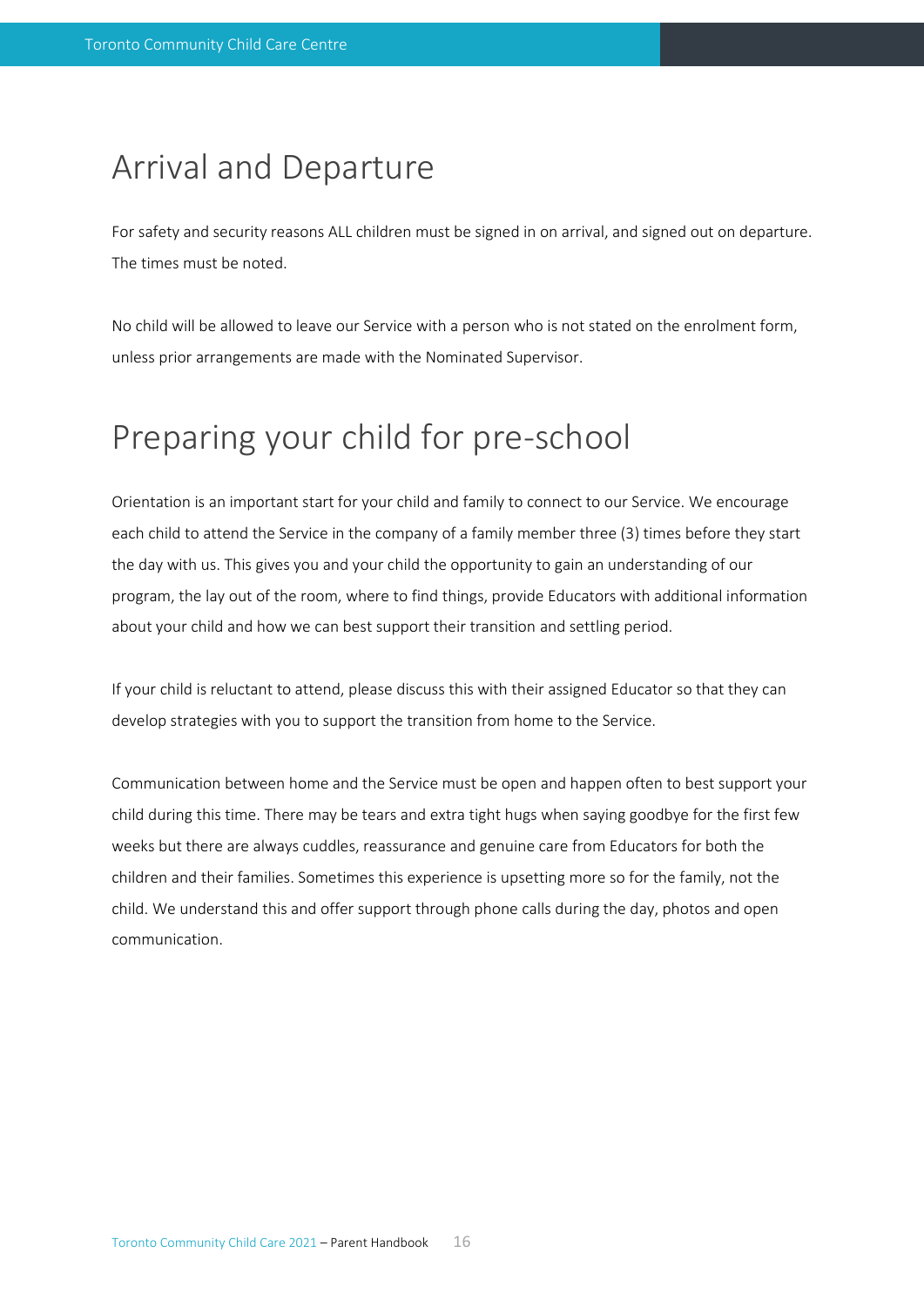### Saying goodbye

Ideally, your child will be settled at an activity before you leave, however some children find it hard to settle until their parents have gone. What works best is a set routine so try to establish the care routine from the orientation process. Being well organised and avoiding a rush usually results in a calm start to the day.

Most children will want to have a look around first to see who else has arrived and to look at what activities are available. Please tell your child when you are leaving as they may become upset if they haven't had the opportunity to say goodbye. This will gain trust from the child, not only in you but in the Educator who is reassuring your child about their day and when you will return. Rest assured, we'll contact you if your child becomes distressed.

### What to bring to the Service

#### **BACKPACK**

For independence, we work towards all children being able to recognise and open their own bag. Let them be involved in selecting the bag and taking ownership of it. Please ensure it is large enough to hold all their belongings and is clearly labelled.

Nursery: Please bring changes of clothes (clearly labelled)

 Nappies Formula and or breast milk Bottles All items clearly labelled

Toddler: Please bring a set of cot sheets, one fitted and one flat

 A drink bottle Changes of clothes

Nappies or pullups

#### All items clearly labelled

#### Preschool: A set of cot sheets if your child needs a rest

Changes of clothes

Pullups if needed

#### All items clearly labelled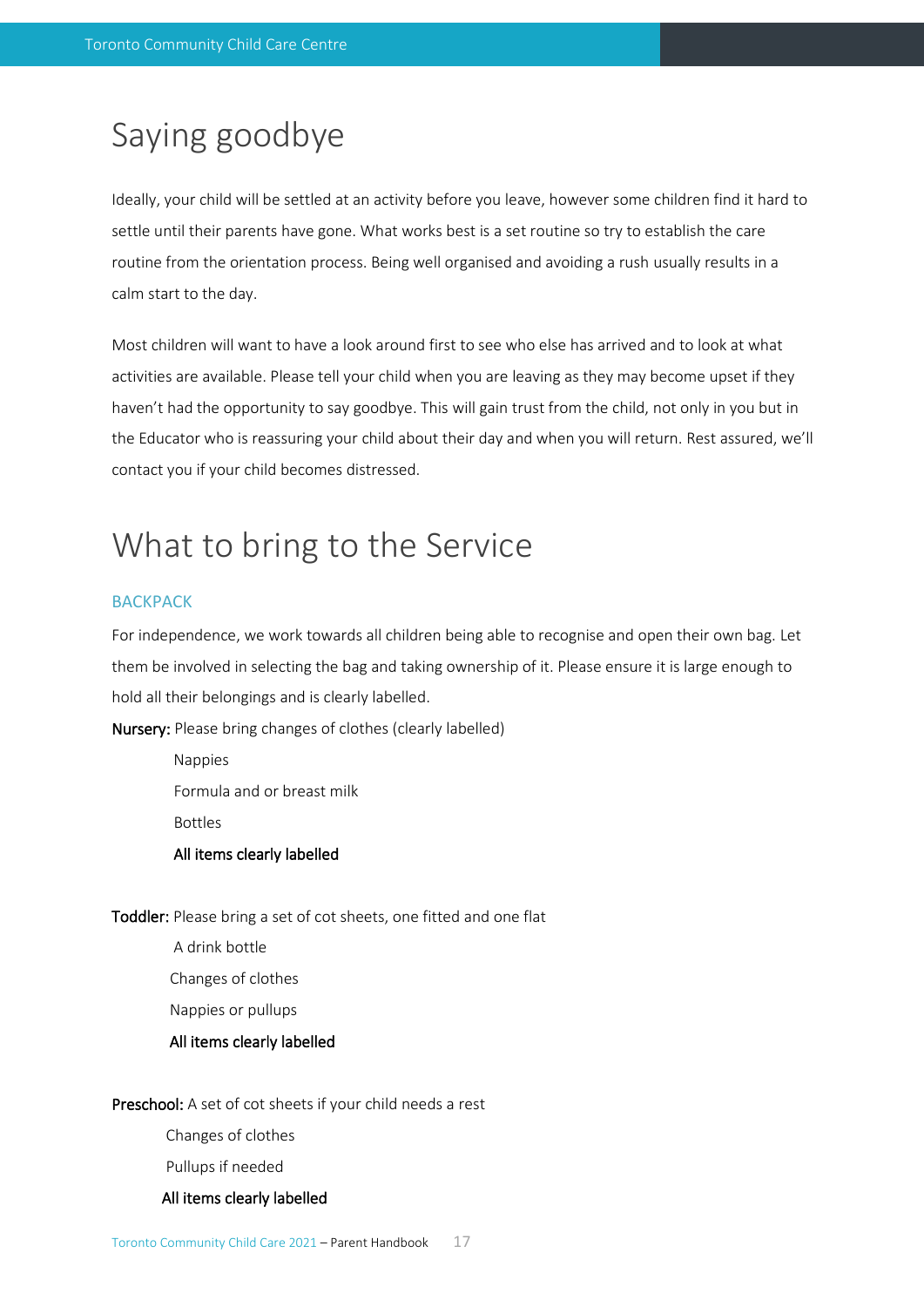#### Food at our Service

Meals are supplied at the centre – morning tea, lunch, afternoon tea and a late snack. If you have any dietary requirements please provide details on your enrolment forms and notify the Nominated Supervisor and Administration to ensure all procedures are followed. If there is a change in dietary requirements please notify us in writing.

The menu for the week is clearly displayed in the foyer for you to view and discuss with your children.

We have an International Food Day each month where families are welcome to share a recipe for the whole centre to enjoy.

#### RECOMMENDED DAILY INTAKES

Recommended average number of standard serves per day in accordance with Nutrition Australia.

| <b>Toddlers</b>                              | Vegetables<br>& legumes | Fruit        | Grains<br>(cereal) | Lean meat, fish,<br>poultry, eggs,<br>nuts, seeds,<br>legumes, beans | Milk, yoghurt,<br>cheese &<br>alternatives | Allowance for<br>additional serves<br>from any food<br>group* |
|----------------------------------------------|-------------------------|--------------|--------------------|----------------------------------------------------------------------|--------------------------------------------|---------------------------------------------------------------|
| <b>GIRLS AND</b><br><b>BOYS</b><br>1-2 YEARS | $2 - 3$                 | 0.5          | 4                  |                                                                      | $1 - 1.5$                                  | 0                                                             |
| <b>GIRLS AND</b><br><b>BOYS</b><br>2-3 YEARS | 2.5                     | $\mathbf{1}$ | 4                  |                                                                      | 1.5                                        | $0 - 1$                                                       |

| <b>CHILDREN</b>            | Vegetables<br>& legumes | Fruit          | Grains<br>(cereal) | Lean meat, fish,<br>poultry, eggs,<br>nuts, seeds,<br>legumes, beans | Milk, yoghurt,<br>cheese &<br>alternatives | Allowance for<br>additional<br>serves from any<br>food group* |
|----------------------------|-------------------------|----------------|--------------------|----------------------------------------------------------------------|--------------------------------------------|---------------------------------------------------------------|
| <b>GIRLS</b><br>4-8 YEARS  | 4.5                     | 1.5            | $\overline{4}$     | 1.5                                                                  | 1.5                                        | $0 - 1$                                                       |
| <b>GIRLS</b><br>9-11 YEARS | 5                       | $\overline{2}$ | $\overline{4}$     | 2.5                                                                  | 3                                          | $0 - 3$                                                       |
| <b>BOYS</b><br>4-8 YEARS   | 4.5                     | 1.5            | 4                  | 1.5                                                                  | 2                                          | $0 - 2.5$                                                     |
| <b>BOYS</b><br>9-11 YEARS  | 5                       | $\overline{2}$ | 5                  | 2.5                                                                  | 2.5                                        | $0 - 3$                                                       |

Reference: Nutrition Australia [http://www.nutritionaustralia.org/national/resource/australian-dietary-guidelines-recommended-](http://www.nutritionaustralia.org/national/resource/australian-dietary-guidelines-recommended-daily-intakes)

[daily-intakes](http://www.nutritionaustralia.org/national/resource/australian-dietary-guidelines-recommended-daily-intakes)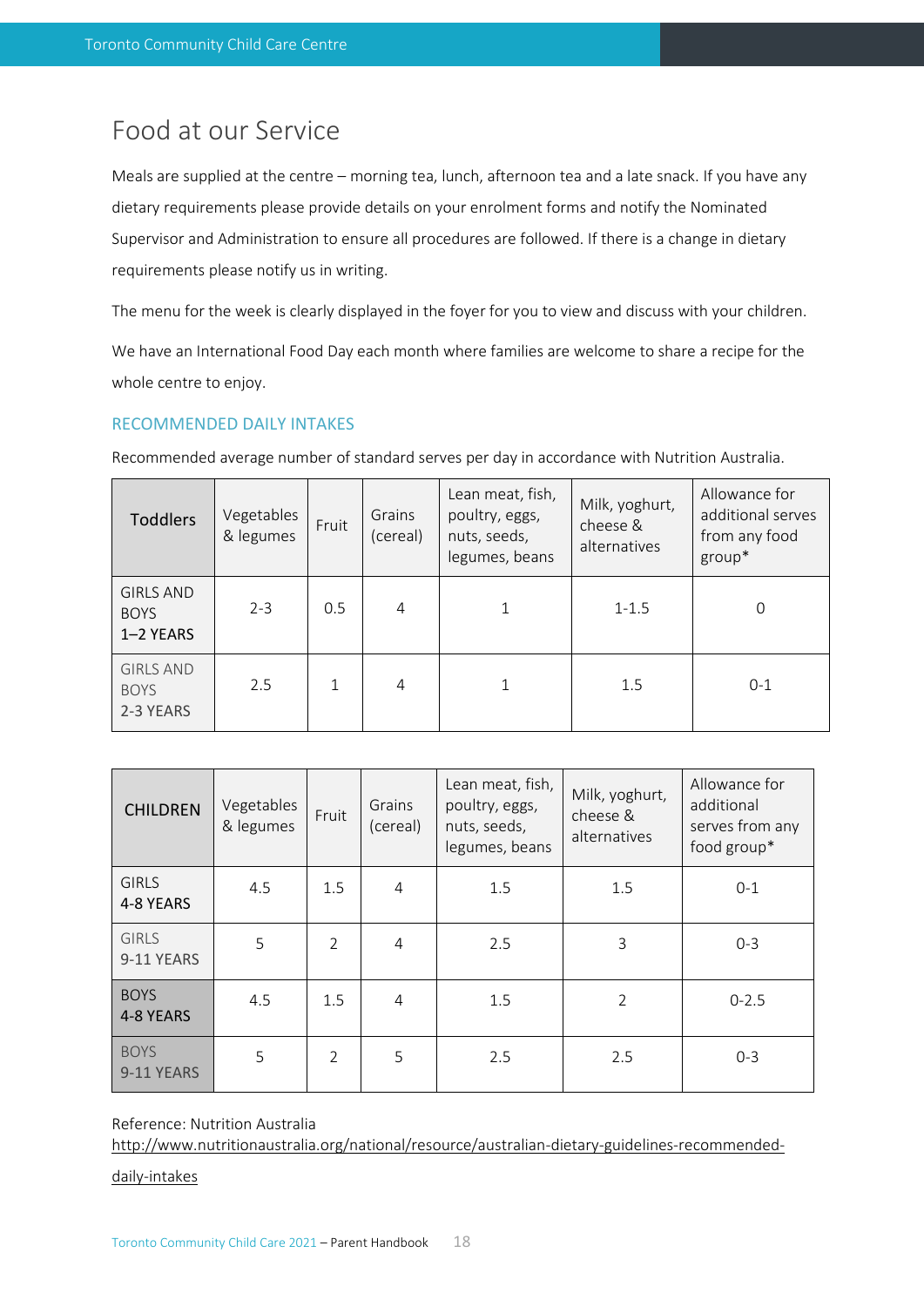#### BREASTFEEDING

This Service supports breastfeeding. Families that are breastfeeding should speak to the Nominated Supervisor or Responsible Person to be aware of our policies on storing and serving breast milk. Families that are formula feeding should also consult our Nominated Supervisor or Responsible Person to be aware on how we need the formula prepared and stored.

#### LUNCH BOX

Lunch boxes will be needed for our bush kindy excursions in the preschool room. Please provide an empty lunch box which we will fill with a sandwich and snacks for the time away from the service. You will need to provide a water bottle for these excursions as well.

### Clothing

It is helpful to your child if they are dressed in non- restrictive, serviceable and easy to wash clothes so that they feel free to join in all the activities and to develop independence. Shoes also, need to allow children freedom to run, climb, hop & jump as well as being easy for the child to take off and put on by him/her.

*Unsuitable shoes* are thongs. Lace up joggers or sandals are appropriate. Also, please consider clothing that enables the child to move around easily and allows children to be independent in dressing. Clothing such as long dresses, overalls, braces, belts and stiff buttons can prove a problem for children who need to go to the toilet. We require all t-shirts to have sleeves (no mid-drift tops) and hats that are broad brimmed are essential for effective sun safety.

#### SPARE CLOTHES

Every now and then accidents occur and it may be necessary for your child to get changed into a fresh set. We also engage in water play and messy activities and provide children with experiences that explore our natural environment, this includes the rain and mud. Please include a complete change of clothes every day which can stay in your child's bag...just in case!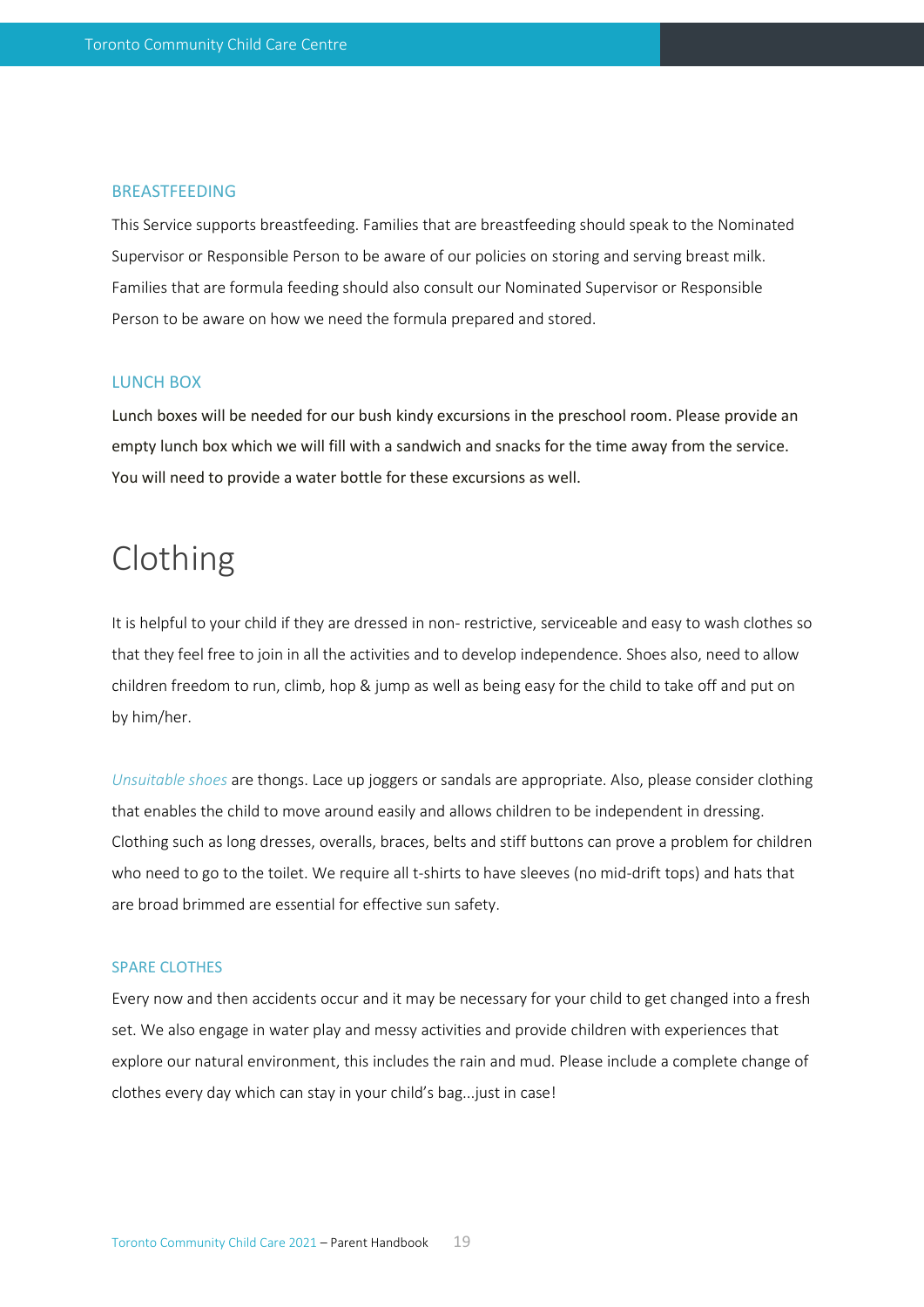#### Toys

The Service has an abundance of toys and we ask that children do not bring in toys from home. This eliminates toys getting lost, broken, disappointment for other children and responsibility on Educators to track numerous toys throughout the day.

### Behaviour Guidance

Educators follow a Behaviour Management Policy that extends across the whole Service giving consistency of expectation in all rooms. This policy allows children to develop self-discipline, a respect for others, for property and respect for self, whilst learning to regulate their behaviour. If you require further information on this policy please ask Educators and refer to the Policy manual.

### Physical Play

Physical play includes activities that use physical movements to allow children to use their energy, enhance their concentration, motivation, learning and wellbeing. We feel physical play is a vital part of everyday life. We believe in providing children with a range of physical activities and experience on a daily occurrence for them to challenge their large and small muscles, allowing them to gain increasing control over their bodies as they learn the importance of physical play.

Physical play provides children with the opportunity to:

- Develop strong bones and muscles,
- **■** Improve strength and balance
- Develop Flexibility and coordination
- Develop Fundamental Movement Skills
- Develop spatial awareness
- Develop mathematical concepts
- Be confident as they learn to control their bodies and understand their limits
- Learn to cooperate and share with others
- Promote healthy growth and development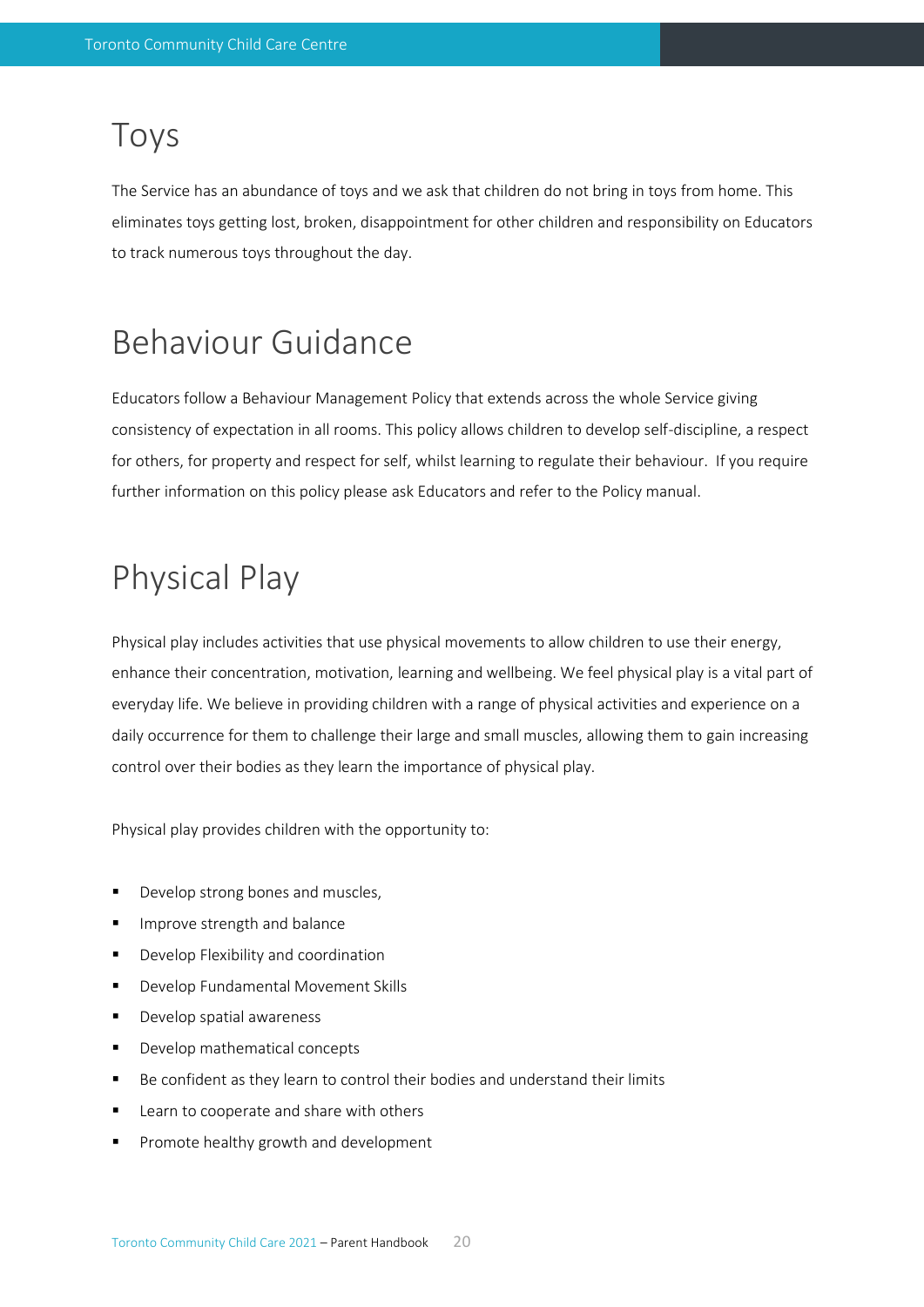### Sustainability

Our Service is passionate about sustainability. We believe in supporting children to appreciate and care for the environment by embedding sustainable practice into the daily operation of our Service, infrastructure and teaching.

In order to empower our sustainability program we emphasise children's ability to make a difference, enabling them to learn and appreciate their environment in an engaging, fun and exciting manner. We do this by engaging children in discussion about sustainable practice, encouraging them to participate in a recycling program, reducing energy and conserving water. We aim to provide children with the skills and knowledge required to become environmentally responsible.

### Rest and Sleep

Rest and sleep routine varies according to individual needs. We aim to make rest time a relaxed, pleasant time for all children. We provide cots and stretcher beds for children and play soft music in the background. Your child may wish to bring a security item to have at rest time. Please feel free to discuss your child's rest or sleep needs with Educators. We are guided and adhere to Red Nose (previously known as SIDS and KIDS) recommendations.

### Birthdays

It is very exciting for a child to be having a birthday. Due to ingredients of cakes being dangerous to some children with allergies we do not have cakes or cupcakes to celebrate birthdays. We do however, have a birthday tin. The tin looks like a cake and we place candles on the top for your child to blow out. Inside the tin we place Natural Confectionary Lollies (no artificial colourings or flavours) which are shared with all of the children – the lollies are supplied by you the parent/carer. Please be aware of how many children are in your child's room as we don't want anyone to miss out.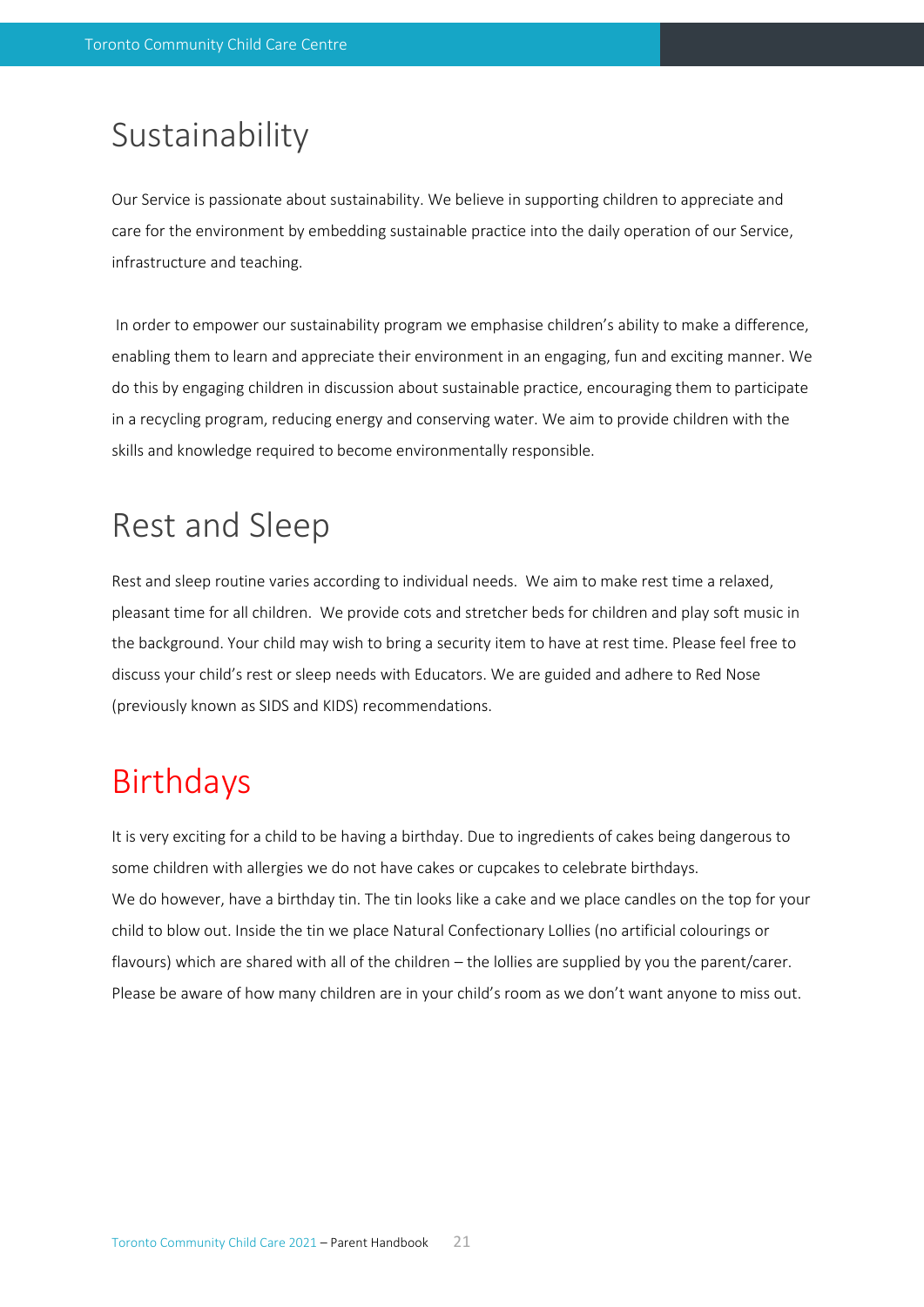### Family Photo

We have in all rooms a Family Wall. This is a strong and valuable resource in our environment for your child to connect to, feel that they and their family are valued and that their family is as much a part of the Service, even if they are not always there. If you would like to bring in or email a photo, or a couple of photos that represent your family, we would love to add it to our wall.

## Sun Safety

Children and Educators will wear hats and appropriate clothing when outside. Staff will encourage children, including by way of modelling behaviour, to avoid excessive exposure to the sun and to wear suitable sunscreen (at least SPF 30+), which is reapplied according to the manufacturers recommendations. We ask that children come to the Centre with sunscreen already applied or applied when you arrive with the sunscreen provided. This is a great support to educators who are busy settling children who are transitioning and setting up for the day.

#### SUN HAT

A sun protective hat must be worn every day when playing outside for protection against the sun. Please make sure to include it in your child's bag every day regardless of the weather conditions.

#### When should I not send my child to the Service?

Our Service is a busy and demanding day for the bodies and minds of our children, we are not equipped to care for sick children; however we will do everything we can to comfort a child who has become sick whilst in our care.

To try and prevent the spread of disease, please monitor your child's health and watch for:

- A runny, green nose
- High temperature
- **Diarrhoea**
- Red, swollen or discharging eyes
- **Vomiting**
- **Rashes**
- Irritability, unusually tired or lethargic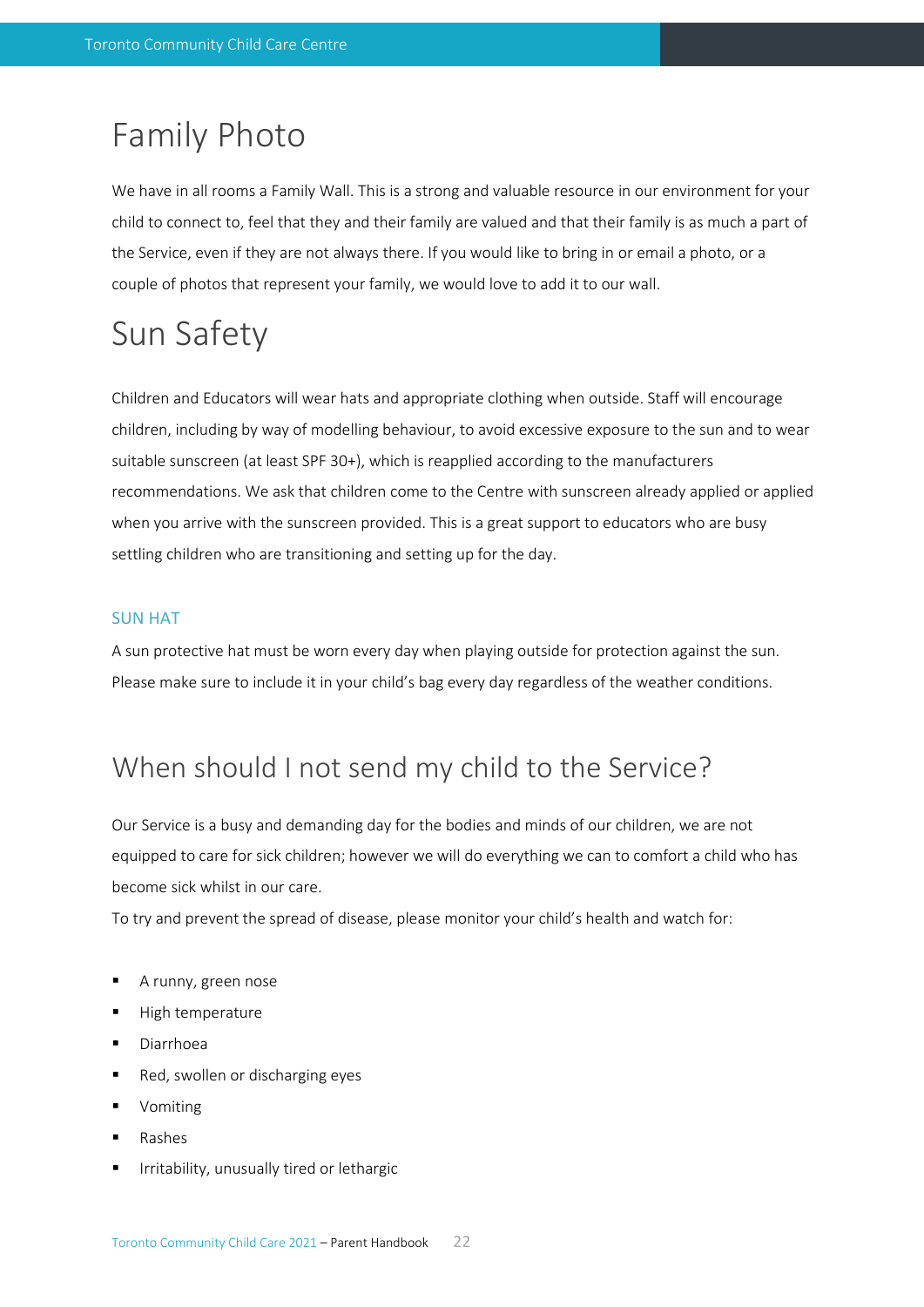Please do not bring your child to the Service if they display any of the above symptoms. If a child becomes ill whilst at the Service the child's parents or person responsible for the child will be contacted to organise collection of the child. If the child is unable to be collected, educators will contact the child's emergency contact for collection.

When the child is collected, the family will have the following information made available to them to present to their doctor: symptoms, date of onset, general behaviour of the child leading up to the illness and any action taken.

Your child should not attend the Service if they have had Panadol or Nurofen within 24 hours for a temperature. It is extremely important that staff members are aware if a child has had either medication so we do not re-administer and potentially overdose.

The other consideration is that medication of any type should not be added to a child's bottle. Children who are on antibiotics are to be kept away from the Service for the first 24 hours to allow the child to rest and the risk of spreading the infection to decrease.

If your child has been away due to illness, please check with the Service as to whether or not you will need a certificate before your child returns. Please ensure you let the Centre know if your child/children are not attending to ensure ratios are supported and your child is marked away.

### Infectious Diseases

The National Health and Medical Research Council have supplied the following information regarding: Exclusion from the Service of a child suffering with the following diseases/ailments. Please inform staff if your child has any of the following so that we can let families and Health Department know if something is going around and avoid an epidemic. (Confidentiality is always maintained).

| <b>CONDITION</b>             | <b>EXCLUSION</b>                                                                                                                 |
|------------------------------|----------------------------------------------------------------------------------------------------------------------------------|
| HAND, FOOT AND MOUTH DISEASE | Until all blisters have dried.                                                                                                   |
| <b>HIB</b>                   | Exclude until medical certificate of recovery is received.                                                                       |
| <b>HEPATITIS A</b>           | Exclude until a medical certificate of recovery is<br>received, but not before 7 days after the onset of<br>jaundice or illness. |
| <b>HERPES - COLD SORES</b>   | Young children unable to comply with good hygiene<br>practices should be excluded while the lesion is                            |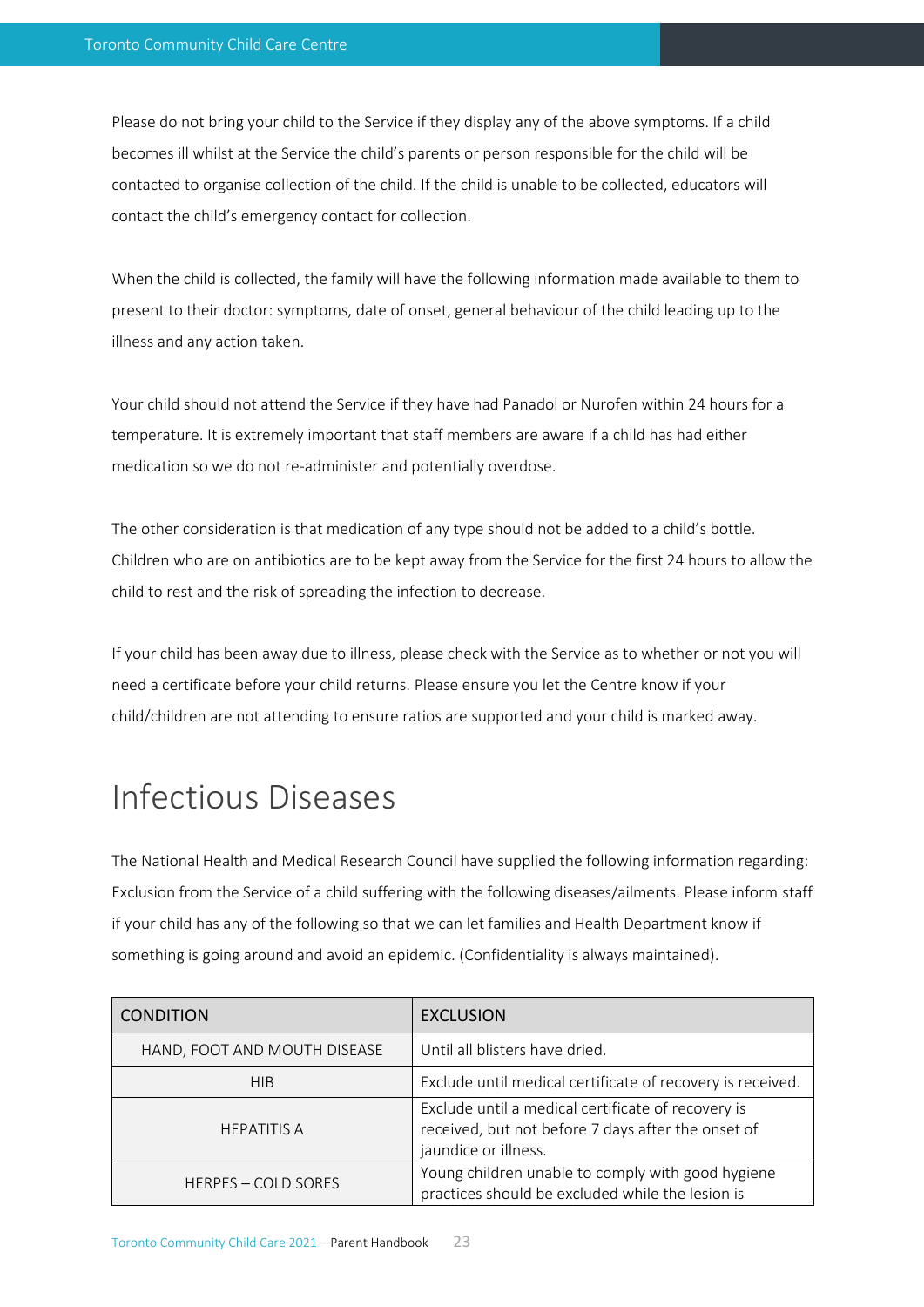|                                                      | weeping. Lesions to be covered by dressing, where<br>possible.                                               |
|------------------------------------------------------|--------------------------------------------------------------------------------------------------------------|
| INFI UFN7A AND FI U-LIKF<br><b>ILLNESSES</b>         | Exclude until well.                                                                                          |
| <b>MEASLES</b>                                       | Exclude for at least 4 days after onset of rash.                                                             |
| MENINGITIS (BACTERIAL)                               | Exclude until well.                                                                                          |
| MENINGOCOCCAL INFECTION                              | Exclude until adequate carrier eradication therapy has<br>been completed.                                    |
| <b>MUMPS</b>                                         | Exclude for 9 days or until swelling goes down<br>(whichever is sooner).                                     |
| <b>POLIOMYELITIS</b>                                 | Exclude for at least 14 days from onset. Readmit after<br>receiving medical certificate of recovery.         |
| RUBELLA (GERMAN MEASLES)                             | Exclude until fully recovered or for at least 4 days after<br>the onset of rash.                             |
| SALMONELLA, SHIGELLA                                 | Exclude until diarrhoea ceases.                                                                              |
| STREPTOCOCCAL INFECTION<br>(INCLUDING SCARLET FEVER) | Exclude until the child has received antibiotic treatment<br>for at least 24 hours and the child feels well. |
| <b>TUBERCULOSIS</b>                                  | Exclude until a medical certificate from an appropriate<br>health authority is received.                     |
| WHOOPING COUGH                                       | Exclude the child for 5 days after starting antibiotic<br>treatment.                                         |
| WORMS (INTESTINAL)                                   | Exclude if diarrhoea present.                                                                                |

*If your child is unimmunised according to our records, then they will be excluded until the threat has passed.*

#### Immunisation

From 1 January 2018, children who are unvaccinated due to their parent's conscientious objection can no longer be enrolled in child care. The Public Health Act 2010 prevents NSW child care centres from enrolling children unless approved documentation is provided that indicates that the child:

- Is fully immunised for their age
- Has a medical reason not be vaccinated
- Is on a recognised catch up schedule

The relevant vaccinations are those under the National Immunisation Program (NIP), which covers the vaccines usually administered before age five. These vaccinations must be recorded on the Australian Childhood Immunisation Register (ACIR).

Children with medical contraindications or natural immunity for certain diseases will continue to be exempt from the requirements.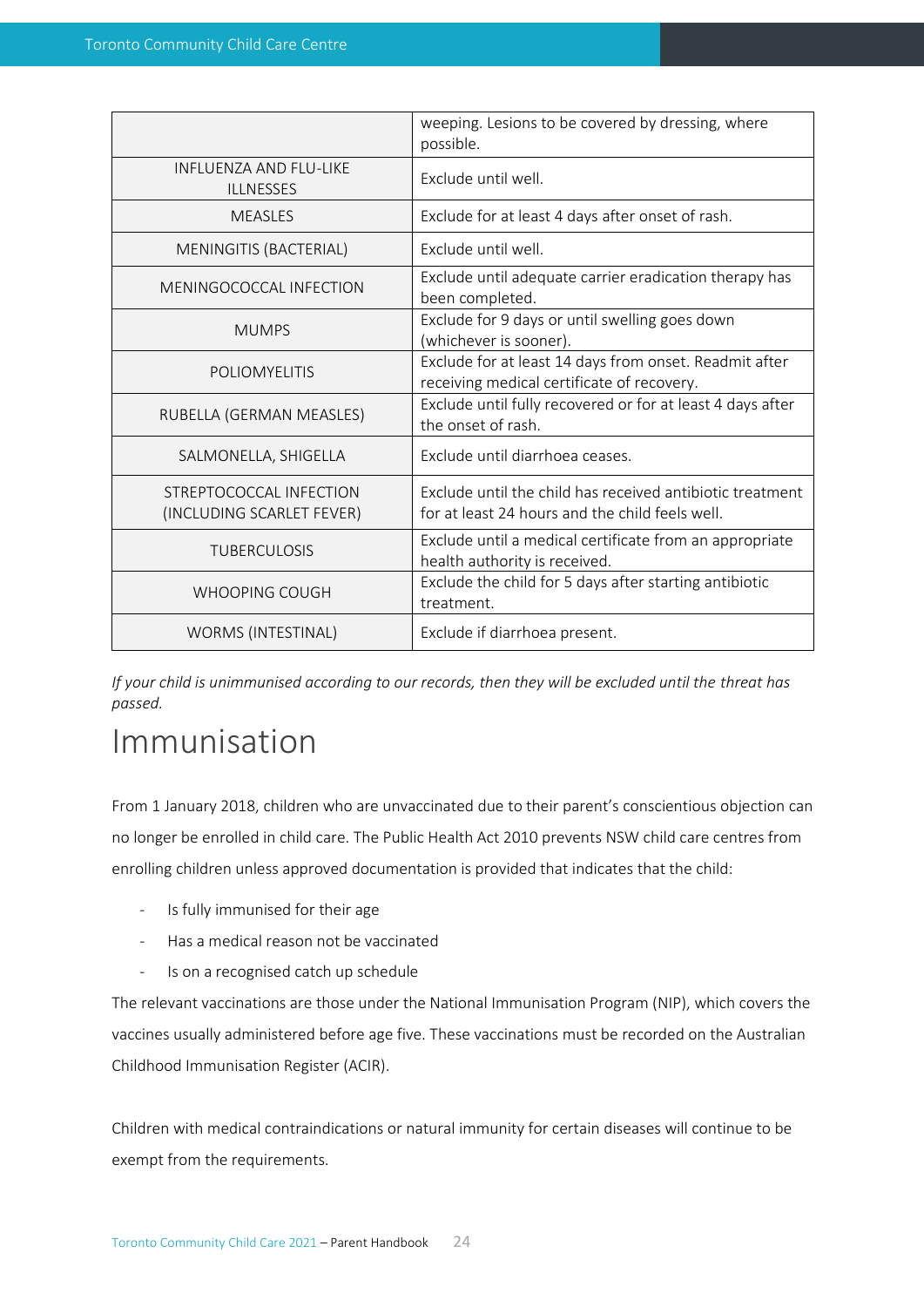Families eligible to receive Child Care Subsidy (CCS) and have children less than 20 years of age, who may not meet the new immunisation requirements, will be notified by Centrelink.

### Medication

Educators can only administer medication prescribed by a doctor. They cannot administer nonprescription drugs or dietary supplements unless a doctor provides the Service with written authorisation.

Educators can only administer medication to a child from its original packaging with pharmacy instruction sticker.

On arrival at the Service families, must give medication to Educators for safe storage and complete a medication authorisation form. Under no circumstances should medication be left in children's bags.

### Allergies or Asthma

It is vital that we are aware of any allergies or asthma. Families are required to explain any allergy or asthma on the enrolment form as well as provide us with the diagnosis from the doctor. The Service has a procedure the staff follow to minimise allergic reactions.

The Service requires an Action Plan filled in by your Doctor to assist in managing your child's needs. The Action Plan is to be updated every 6 months.

### Accidents

The Nominated Supervisor will contact parents immediately if a child is involved in a serious accident at the Service. As a matter of extreme importance parents must ensure that the Service has up to date emergency contact numbers.

An incident report will be filled out for all accidents, injuries and illnesses. This will contain details of the accident /injury/illness, any first aid that was administered, and be signed an educator, the Nominated Supervisor and by the parent.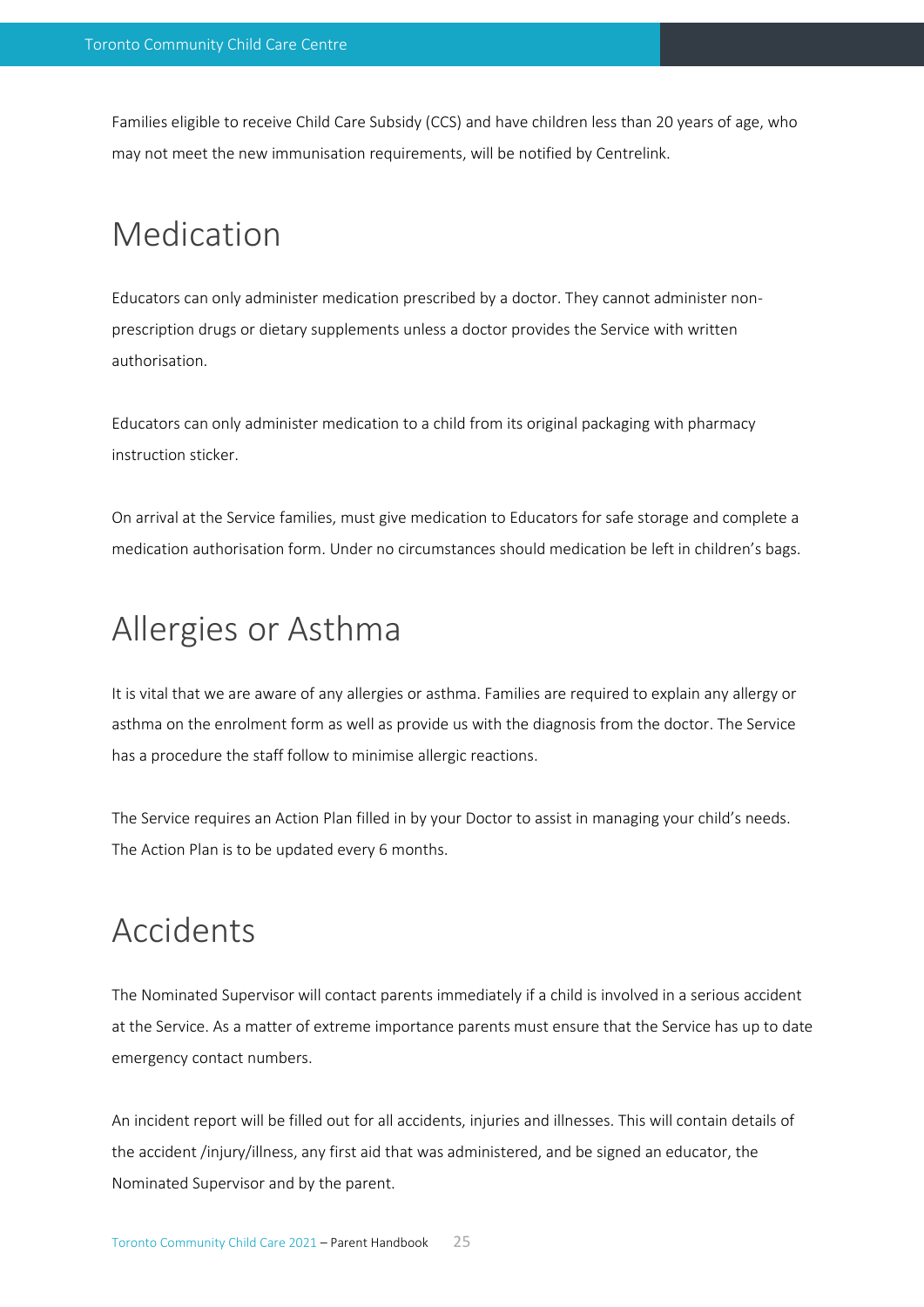### Emergency Drills

Throughout the year the Service will hold emergency drills, which occur at any given time throughout the day. These are carried out in a well-organised and orderly manner. Educators will be trained in using the fire extinguishers that are in the Service. An emergency evacuation plan will be displayed in every room.

### Children's Safety

- $\Box$  Never leave children unattended in cars while collecting children from the Service.
- $\Box$  Car parks are dangerous places for children. Always hold children's hands when arriving and leaving the Service.
- $\Box$  Do not share your door code with people outside of your pickup contacts.
- $\Box$  Do not open the front door to others unless you can identify and vouch for that person.
- $\Box$  Never leave a door or gate open, and check that it has closed behind you.
- $\blacksquare$  Never leave your children unattended in a room.
- $\Box$  Children are not permitted into the office and kitchen areas.

### Workplace Health and Safety

We welcome all feedback regarding the safety of our Service. If you see something that concerns you regarding safe work practices, the safety of building and equipment or general Work health and Safety, please contact the Nominated Supervisor immediately.

A safety check list is completed every month and addresses areas that need to be attended to by maintenance or compliance.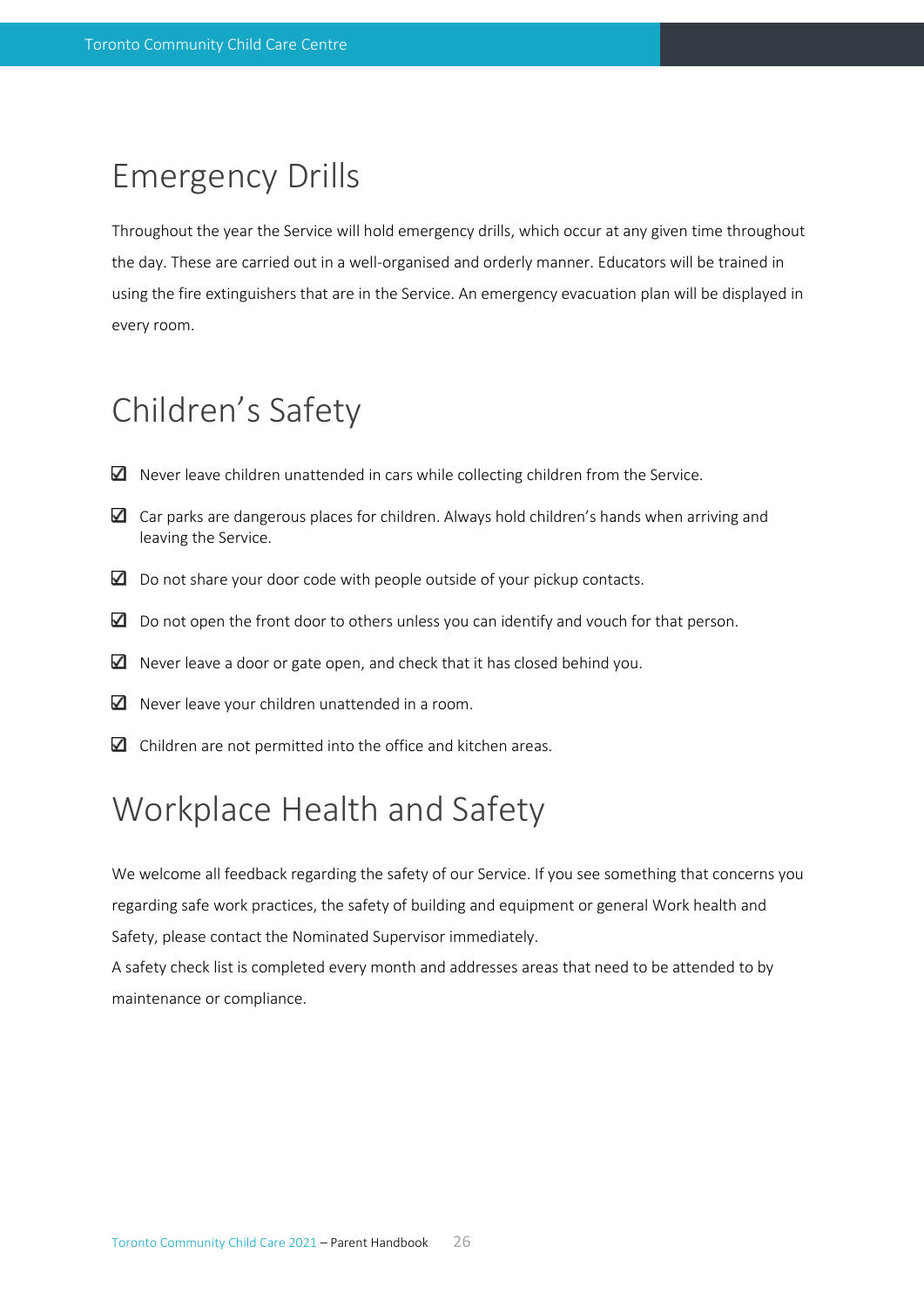### Educator Ratio and Qualifications

We meet all legal requirements in relation to child to educator ratios and the qualifications of our educators. All Educators will hold First Aid qualifications, have Working with Children Checks completed and attend monthly Educators' meetings.

Our Educators are continually evaluating how our curriculum meets the education needs of our children and reflecting on ways to improve children's learning and development. They are encouraged to attend further professional training and development.

For further details on the qualifications of the Educators, please see our Nominated Supervisor.

*Parent Acknowledgement on the next page…*